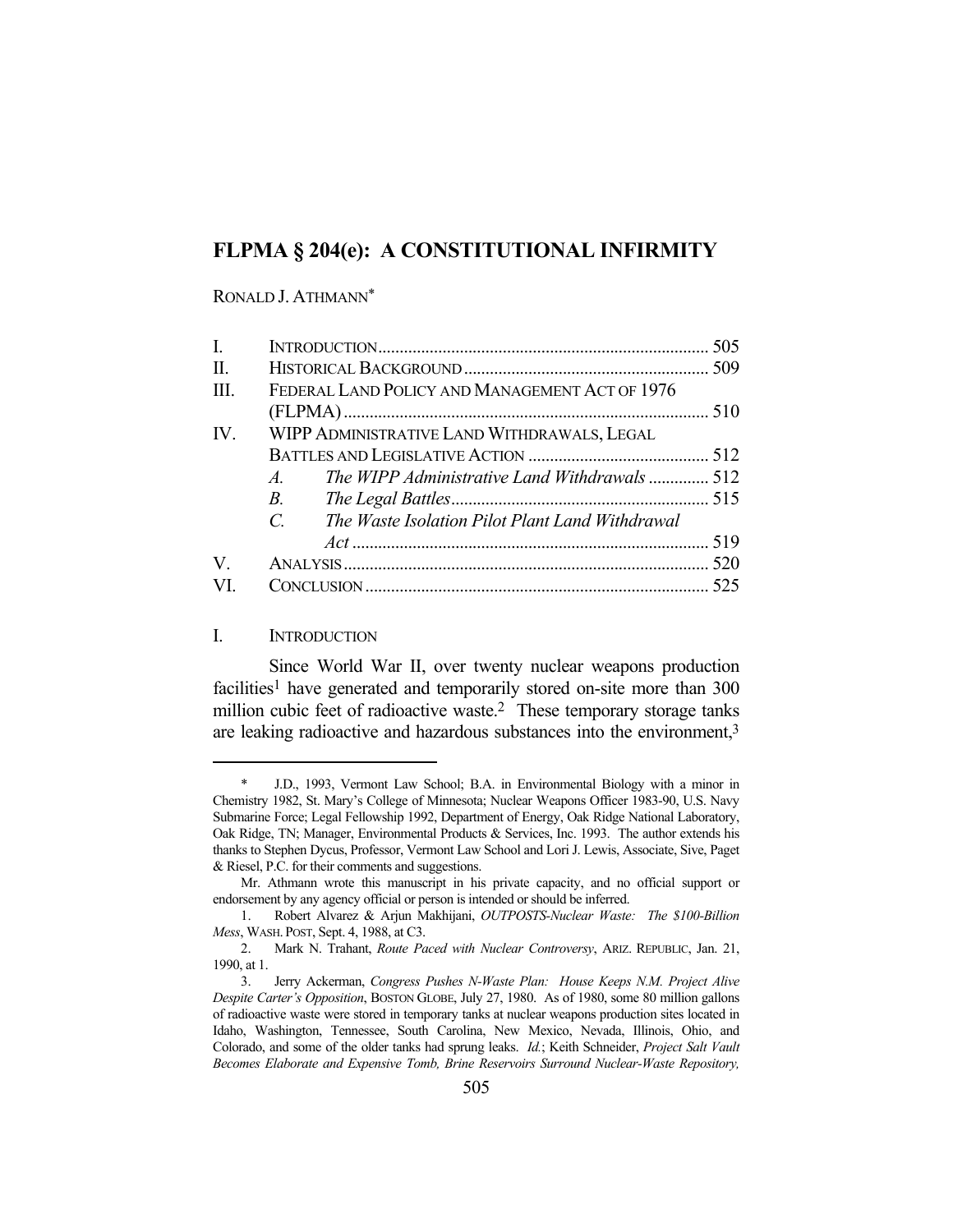but the stored substances cannot be moved because no permanent storage facility is available.<sup>4</sup> Even after nearly forty-years of deliberation,<sup>5</sup> Congress and the Department of Energy (DOE)6 are still at the point of conducting only operational tests on the nation's first permanent nuclear weapons waste disposal facility.7

 In 1979, Congress enacted legislation approving the Waste Isolation Pilot Plant (WIPP) project "for the express purpose of providing a research and development facility to demonstrate the safe disposal of radioactive wastes from defense activities."8 The WIPP facility is sited on 10,240 acres of federal public land twenty-six miles east of Carlsbad, New Mexico,<sup>9</sup> and is a complex maze of corridors and storage chambers constructed 2,150 feet underground in New Mexico's Delaware/Permian salt basin.<sup>10</sup> DOE completed construction of the WIPP facility in 1988,<sup>11</sup>

10. *Id.*

*Posing Threat of Pushing Contaminants to Surface*, N.Y. TIMES, Aug. 30, 1992, (Magazine), at 4. Twenty other states, as well as Puerto Rico and several Pacific Islands, have stretches of radioactive contaminated land that need to be cleaned up and the waste stored in a permanent repository. *Id.* Matthew L. Wald, *Stored Plutonium Is Liable To Leak, Government Says*, N.Y. TIMES, Dec. 7, 1994, at A1. Dr. Tara J. O'Toole, Assistant Secretary of Energy for Environment, Safety and Health stated that "[t]he containers were really only intended to hold the stuff until we got around to recycling it in the next weapons campaign." *Id.* Also, she stated that "[a]t nearly all major sites, this assessment (DOE plutonium inventory) identified conditions which pose hazards to workers, and several sites have vulnerabilities that could affect the public and environment." *Id.*

 <sup>4. 138</sup> CONG.REC. S17,955 (daily ed. Oct. 8, 1992).

 <sup>5.</sup> *See* Mary L. Walker, *A New Approach to Plutonium Bomb Waste*, CHRISTIAN SCI. MONITOR, Apr. 20, 1992, at 19 (Ms. Walker was Assistant Secretary for Environment, Safety, and Health at the DOE from 1985 to 1988).

 <sup>6.</sup> The Department of Energy (DOE) was established in 1977 to secure effective management and to assure a coordinated national energy policy. Department of Energy Organization Act of 1977, Pub. L. No. 95-91, 91 Stat. 565 (current version at 42 U.S.C. § 7101 (1988)).

 <sup>7.</sup> Walker, *supra* note 5, at 19; Thomas W. Lippman, *Hill Gives Go-Ahead to Plutonium Burial Ground in New Mexico*, WASH. POST, Oct. 10, 1992, at A6. Assistant Secretary of Energy Dr. Tara J. O'Toole stated that "[o]ver all, the department's inventory of plutonium presents significant hazards to workers, the public and environment, and little progress has been made to aggressively address the problem." Wald, *supra* note 3, at A1.

 <sup>8.</sup> Department of Energy National Security and Military Applications of Nuclear Energy Authorization Act of 1980, Pub. L. No. 96-164, 93 Stat. 1259 § 213(a), (current version at 42 U.S.C. §§ 7272, 7273 (1988)) [hereinafter NEAA]; *see also*, 138 CONG. REC. S17,955 (daily ed. Oct. 8, 1992).

 <sup>9. 138</sup> CONG.REC. S17,955 (daily ed. Oct. 8, 1992).

 <sup>11.</sup> Charles H. Montange, *Federal Nuclear Waste Disposal*, 27 NAT. RESOURCES J. 309, 391, 394 (1987). The facility was designed as a possible permanent repository for approximately 900,000 55-gallon drums of plutonium-contaminated radioactive waste generated during nuclear weapons production. Cass Peterson, *Restrictions on Nuclear Site Urged*, WASH. POST, Mar. 12, 1988, at A17. The WIPP capacity is about one-fifth of the existing radioactive debris generated by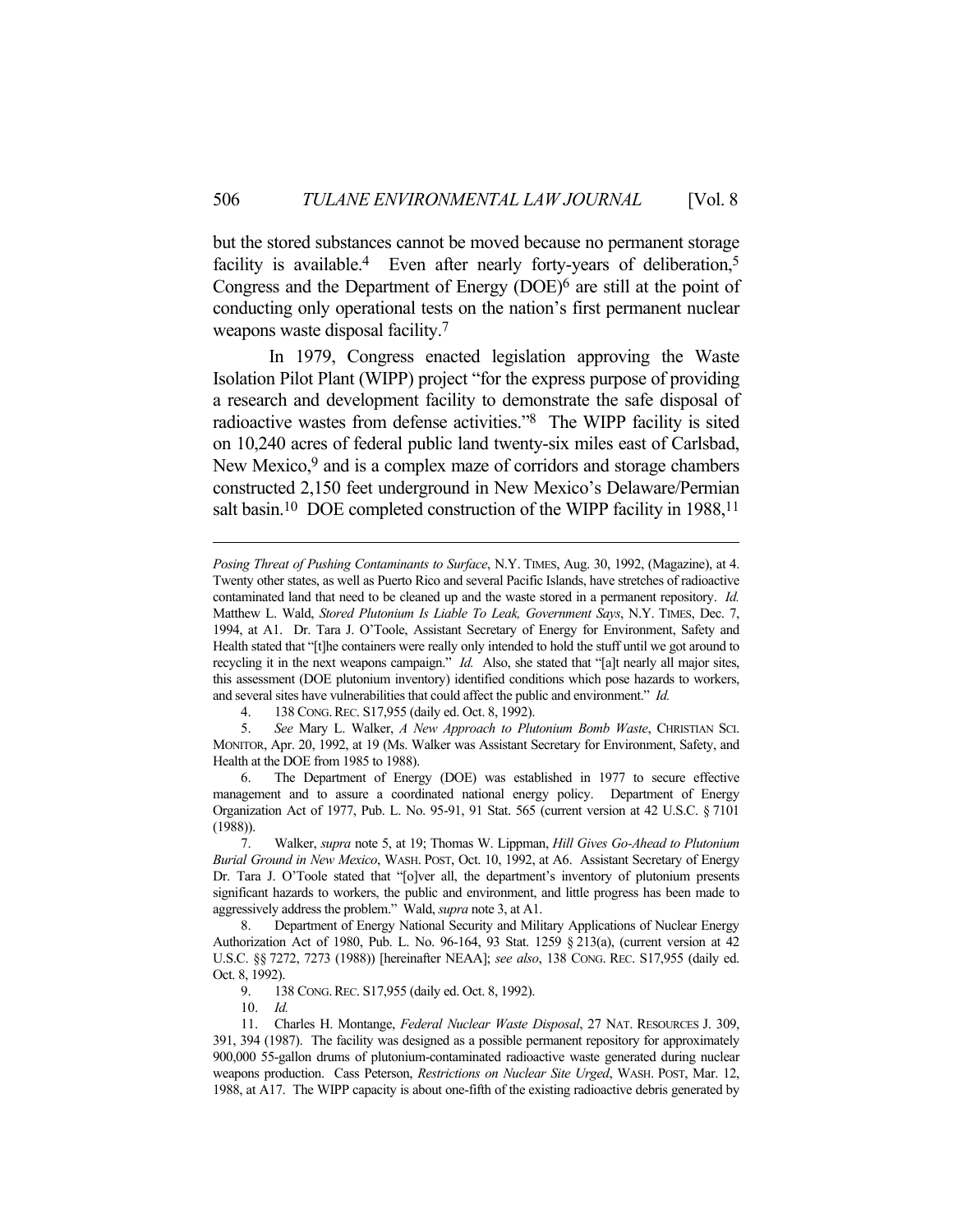and announced that it was ready to conduct a five-year operational test to determine the safety of the WIPP's disposal capability by using drums containing radioactive waste.12 However, to conduct the test, the DOE had to either administratively or legislatively withdraw<sup>13</sup> the federally owned public lands<sup>14</sup> in New Mexico pursuant to the Federal Land Policy and Management Act (FLPMA).15

 In 1989, DOE applied for an administrative land withdrawal, and in 1991, the Department of the Interior (DOI) granted DOE's request to extend and modify a previously issued 1983 Public Land Order pursuant to FLPMA.16 The approval extended the 1983 withdrawal, which expired in 1991, to 1997, and changed the purpose of the 1983 withdrawal to allow the DOE to test a radioactive waste facility using drums of radioactive waste.17

 However, congressional action delayed the administrative transfer, and federal court decisions held that the transfer was a violation

 13. The Federal Land Policy and Management Act of 1976 (FLPMA) defines the term "withdrawal" as:

> [W]ithholding an area of Federal land from settlement, sale, location, or entry, under some or all of the general land laws, for the purpose of limiting activities under those laws in order to maintain other public values in the area or reserving the area for a particular public purpose or program; or transferring jurisdiction over an area of federal land, other than 'property' governed by the Federal Property and Administrative Services Act, *as amended* (current version at 40 U.S.C. § 472 (1988)) from one department, bureau or agency to another department, bureau or agency.

Federal Land Policy and Management Act § 103(j), 43 U.S.C. § 1702(j) (1988).

15. FLPMA, 43 U.S.C. § 1701 (1988).

16. 56 Fed. Reg. 3038 (1991).

DOE nuclear weapons complexes since World War II, however, the facility capacity could be expanded. *Id.* (WIPP capacity contains 100 acres of space for TRU waste and 7.5 acres for highlevel waste research, but could be expanded to 2000 acres). Montange, at n.576.

 <sup>12.</sup> Montange, *supra* note 11, at 391 (citing DOE, SECRETARY'S ANNUAL REPORT TO CONGRESS 173-74 (Dec. 1985)). As of April, 1993, DOE has not placed a single drum of radioactive waste for testing in the \$1 billion WIPP facility. 138 CONG. REC. S17,955 (daily ed. Oct. 8, 1992) (statement of Sen. Johnston, Chairman of the Energy and Natural Resources Committee). Yet, while awaiting approval for testing, the DOE continues to spend \$14 million a month of taxpayers' money simply to keep the facility in a standby mode even though temporary storage tanks are leaking radioactive waste. *Id.* at S17,956.

 <sup>14.</sup> FLPMA defines "public lands" as "any land and interest in land owned by the United States within the several States and administered by the Secretary of the Interior through the Bureau of Land Management, without regard to how the United States acquired ownership . . . ." *Id.*  $§ 1702(e).$ 

 <sup>17.</sup> *Id.*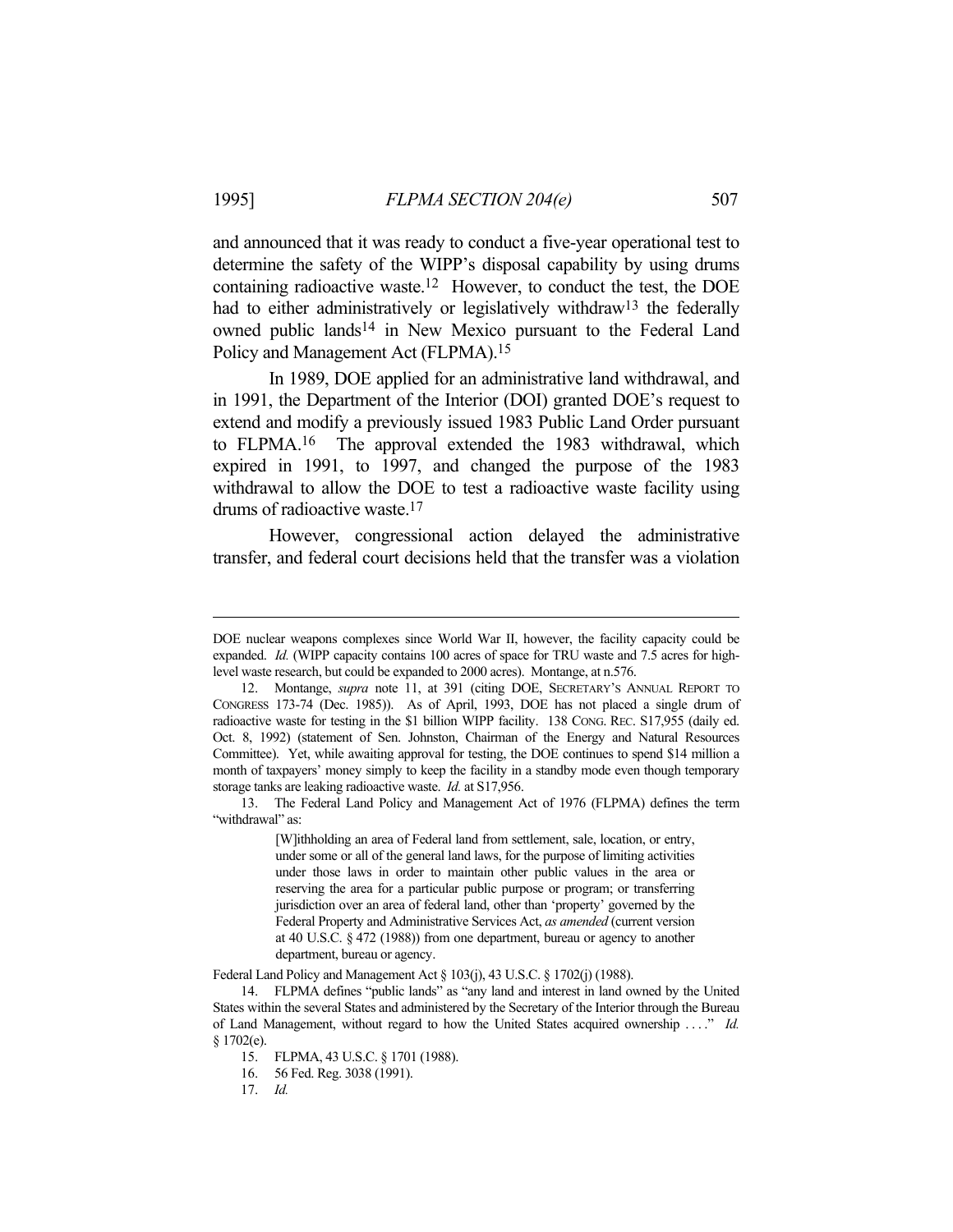of FLPMA without legislative approval.<sup>18</sup> The House Committee on Interior and Insular Affairs passed a resolution blocking the administrative land withdrawal pursuant to FLPMA  $\S 204(e).$ <sup>19</sup> DOI disregarded the House Committee resolution and issued the administrative land withdrawal to DOE anyway.20

 Thereafter, legal battles ensued, and the courts held that the 1991 administrative land withdrawal extension and modification was a violation of FLPMA, and granted injunctive relief.21 Congress addressed the land transfer problem expeditiously by legislatively withdrawing the land under the Waste Isolation Pilot Plant Land Withdrawal Act in October, 1992.22

 Predictably, a plethora of complex issues surround the WIPP controversy.23 The particular issue addressed in this article considers the constitutionality of FLPMA § 204(e). The precise question is whether Congress possesses power under the Property Clause of Article IV to perform a one-House legislative veto, pursuant to FLPMA § 204(e), that has otherwise been declared by the U.S. Supreme Court as an unconstitutional violation of the Article I Bicameralism and Presentment Clauses.

 This Article first sets out a brief history of the development of the WIPP, followed by statutory information concerning relevant portions of FLPMA. Part IV discusses the WIPP administrative land withdrawal history, highlights the House Committee on Interior and Insular Affairs' one-House legislative veto of the DOI administrative land withdrawal

 <sup>18.</sup> *See infra* notes 61-63, 71, 72, 76-78, 85-93 and accompanying text.

 <sup>19.</sup> *See infra* notes 61-63 and accompanying text.

 <sup>20.</sup> *See infra* notes 64-69 and accompanying text.

 <sup>21.</sup> *See infra* notes 71, 72, 76-78, 85-93 and accompanying text.

 <sup>22.</sup> *See infra* notes 98-102 and accompanying text.

 <sup>23.</sup> For example, did the WIPP violate RCRA interim status provisions? New Mexico v. Watkins, 969 F.2d 1122, 1131 (D.C. Cir. 1992) [hereinafter *Watkins III*]; New Mexico *ex rel*. Udall v. Watkins, 783 F. Supp. 633, 636-37 (D.D.C. 1992) [hereinafter *Watkins II*]. What constitutes a regulatory change? *Watkins III*, 969 F.2d at 1133; 51 Fed. Reg. 24,504 (1986). Is the balance of power between the executive and legislative branches proper to govern our public lands? *See generally* Charles F. Wheatley, Jr., *Withdrawals Under The Federal Land Policy Management Act of 1976*, 21 ARIZ. L. REV. 311 (1979). Should the Resource Conservation and Recovery Act or the Atomic Energy Act or both regulate radioactive-hazardous mixed waste? Who should dictate scientific parameters and facility construction requirements for radioactive mixed waste? Can public education ever overcome the Not In My Back Yard Syndrome? Is it scientifically possible to guarantee a disposal facilities' containment capabilities for 10,000 years? What is the costbenefit analysis of not establishing a radioactive waste repository? Is nuclear waste disposal a national security issue? Will nuclear waste disposal ever be politically correct?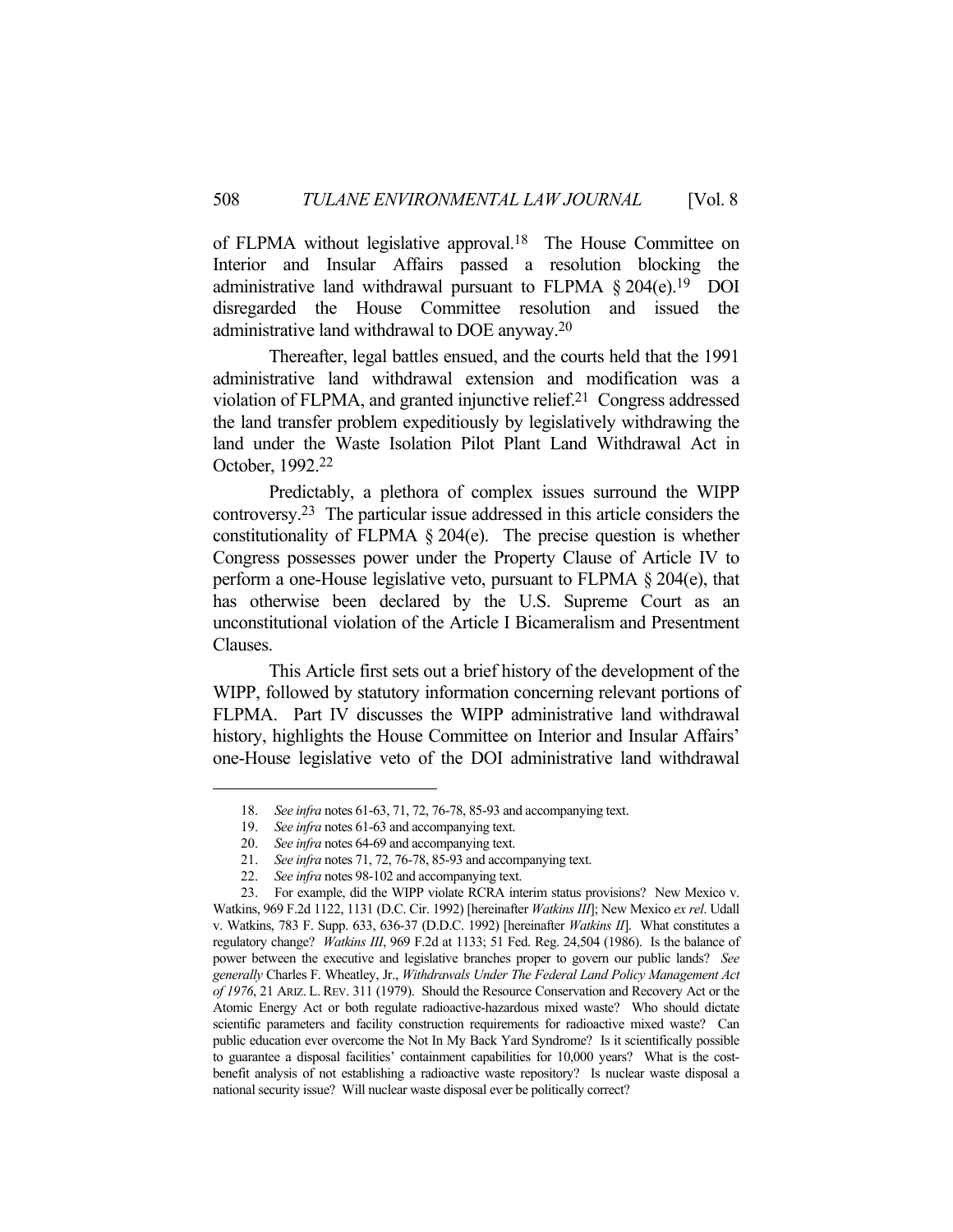pursuant to FLPMA § 204(e), briefs the recent legal battles between the State of New Mexico and environmental groups, and the DOE and DOI, and provides an overview of the Waste Isolation Pilot Plant Land Withdrawal Act of 1992,<sup>24</sup> which legislatively withdrew the public lands. Part V analyzes the constitutionality of FLPMA  $\S 204(e)$ 's one-House legislative veto provision. Finally, Part VI concludes that FLPMA § 204(e) is unconstitutional and should be amended.

### II. HISTORICAL BACKGROUND

 The United States and the Soviet Union never dropped nuclear bombs on each other, but both sides are reeling from the massive quantities of transuranic (TRU) radioactive waste25 generated during four decades of nuclear weapons production. In World War II, Manhattan Project architects stored radioactive waste from nuclear weapons production in temporary tanks as an interim emergency method until long-term storage solutions could be developed.<sup>26</sup> The lack of a permanent repository has left these temporary on-site storage tanks still in use today,27 and the tanks are leaking hazardous substances into the

 <sup>24.</sup> Pub. L. No. 102-579, 106 Stat. 4777 (Oct. 30, 1992).

 <sup>25.</sup> In general terms, "TRU" waste refers to tools, clothes, laboratory instruments, absorbent papers, scrap materials and solidified wastewater sludges contaminated with plutonium during the nuclear weapons production and storage process. 138 CONG. REC. S17,955 (daily ed. Oct. 8, 1992); *see also* Thomas W. Lippman, *U.S. Preparing to Truck Plutonium Waste to Desert Salt Caverns*, WASH. POST, July 28, 1991, at A3 [hereinafter *Salt Caverns*].

Up to 60% of the DOE generated TRU-waste is classified as "TRU-mixed waste." 138 CONG. REC. S17,955 (daily ed. Oct. 8, 1992); *see also* Thomas W. Lippman, *Temporary Nuclear Waste Sites Sought; Plutonium Piles Up During Delays at New Mexico Storage Facility*, WASH. POST, Mar. 17, 1990, at A12 [hereinafter *Plutonium Piles Up*]. TRU mixed waste is a mixture of radioactive material and hazardous substances. 138 CONG. REC. S17,955 (daily ed. Oct. 8, 1992). The majority of the hazardous components are metallic lead and traces of organic cleaning solvents such as methylene chloride and carbon tetrachloride. *Id.* The radioactive material is regulated under the Atomic Energy Act of 1954, *as amended* (current version at 42 U.S.C. § 2011 (1988)), and is exempt from the Resource Conservation and Recovery Act (RCRA). RCRA § 1004(27), 42 U.S.C. § 6903(27) (1988). However, to properly dispose of the TRU mixed waste, repositories must obtain a RCRA facility permit. RCRA § 3005 42 U.S.C. § 6925. Several environmental groups alleged that the WIPP facility violated RCRA interim status permitting requirements. *Watkins I*, 783 F. Supp. at 634. The RCRA issue is beyond the scope of this paper.

 <sup>26.</sup> Alvarez & Makhijani, *supra* note 1, at C3. These interim emergency storage methods included the use of carbon-steel tanks, dilution, and seepage basins. *Id.* (In the 1950s, some tanks were upgraded with concrete shells and partial steel liners.)

 <sup>27.</sup> Since World War II, over 20 nuclear weapons production facilities have generated, and temporarily stored on-site, more than 300 million cubic feet of radioactive waste. *Id.*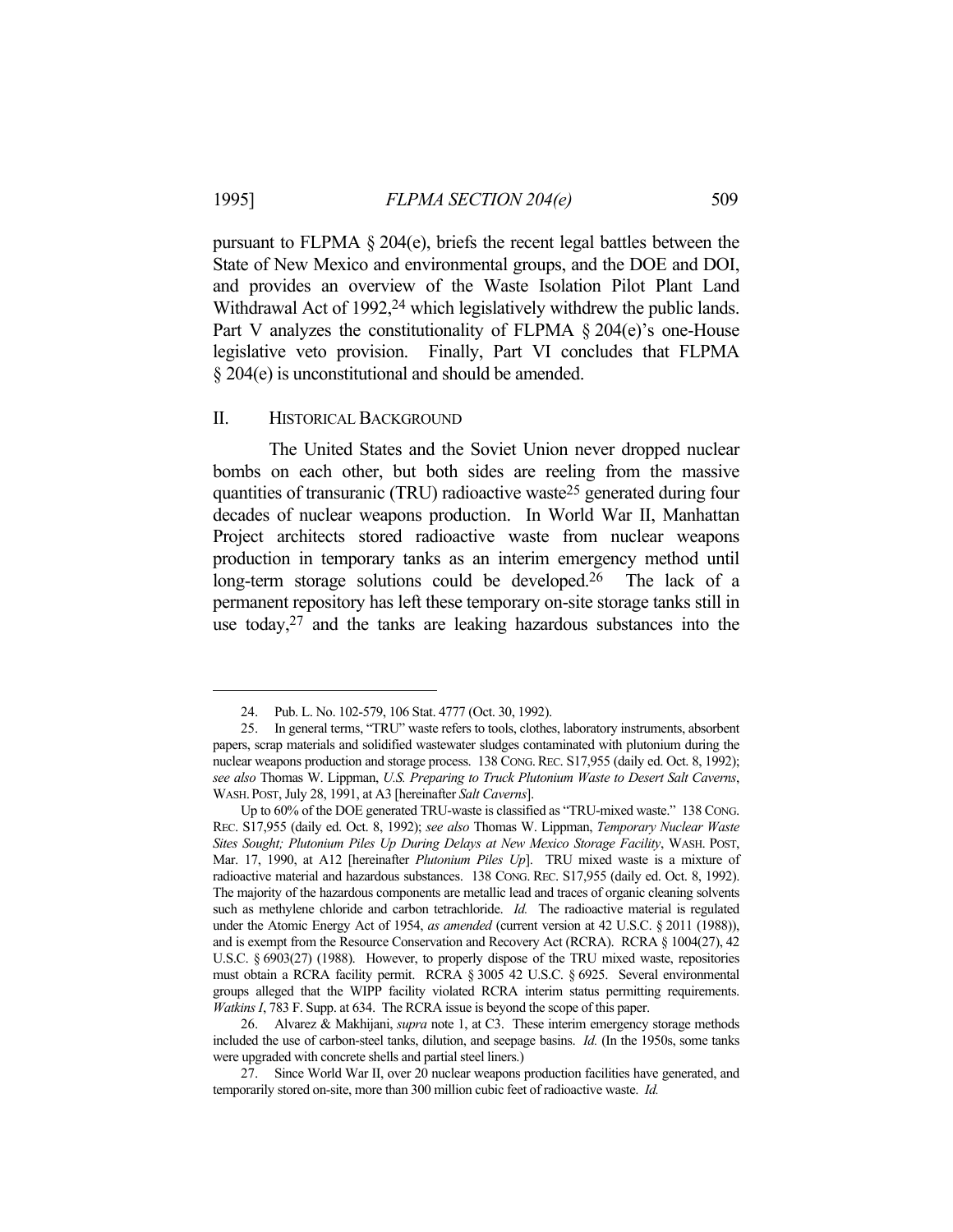environment.28 The DOE estimates the bill for cleanup could total over one-hundred billion dollars.29

 In the mid-1950s, the federal government began researching the development of a permanent repository to demonstrate the safe disposal of nuclear waste.30 In 1957, the National Academy of Sciences (NAS) recommended that disposal in deep geologic rock formations with salt was feasible and achievable, based on extensive research and studies.<sup>31</sup> By 1971, government research efforts were concentrated on a salt basin contained in New Mexico's public lands.32

### III. FEDERAL LAND POLICY AND MANAGEMENT ACT OF 1976 (FLPMA)

In 1976, Congress enacted FLPMA,<sup>33</sup> and incorporated specific legislative guidelines governing executive withdrawal of public lands for restrictive use.34 Title II of FLPMA vests the Secretary of the Department of the Interior (DOI) with the authority to administer and manage federally owned lands through the Bureau of Land Management (BLM).35 Subject to existing rights,36 the BLM, under the direction of the DOI, may administratively withdraw public lands from all forms of entry, appropriation, and disposal under public land laws.37

 FLPMA authorizes the Secretary of the Interior to "make, modify, extend, or revoke" administrative land withdrawals, "but only in

 <sup>28.</sup> Ackerman, *supra* note 3.

 <sup>29.</sup> Alvarez & Makhijani, *supra* note 1, at C3 (statement by then-DOE undersecretary Joseph Salgoda to congressional subcommittee).

 <sup>30.</sup> Schneider, *supra* note 3, at 4. "Project Salt Vault" was a research program initiated in 1955 when the Atomic Energy Commission, DOE's predecessor, requested the National Academy of Science (NAS) to seek out geological structures suitable for radioactive waste disposal. *Id.*

 <sup>31. 131</sup> CONG.REC. E1597-01 (1985); Schneider, *supra* note 3, at 4. The natural "creep" of the salt bed would slowly entomb the waste placed in cavern vaults in 80 to 100 years, and keep the waste isolated for thousands of years until the radioactivity was reduced. *See* Alvarez & Makhijani, *supra* note 1, at C3; *Salt Caverns*, *supra* note 25, at A3.

 <sup>32.</sup> Schneider, *supra* note 3, at 4. An NAS report also identified salt bed formations in New York, Michigan, the Gulf Coast, and the Great Plains from Kansas to New Mexico as suitable sites. *Id.*

 <sup>33.</sup> *See generally* 43 U.S.C. § 1701 (1988).

 <sup>34.</sup> *Id.* § 1714.

 <sup>35.</sup> *Id.* § 1712(a).

 <sup>36.</sup> Existing rights include "any valid lease, permit, patent, right-of-way, or other land use right or authorization existing on the date" of enactment. *Id.* § 1701.

 <sup>37.</sup> *Id.* § 1714; *see also* Waste Isolation Pilot Plant Land Withdrawal Act, Pub. L. No. 102- 579, § 3(a)(1), 106 Stat. 4777 (1992).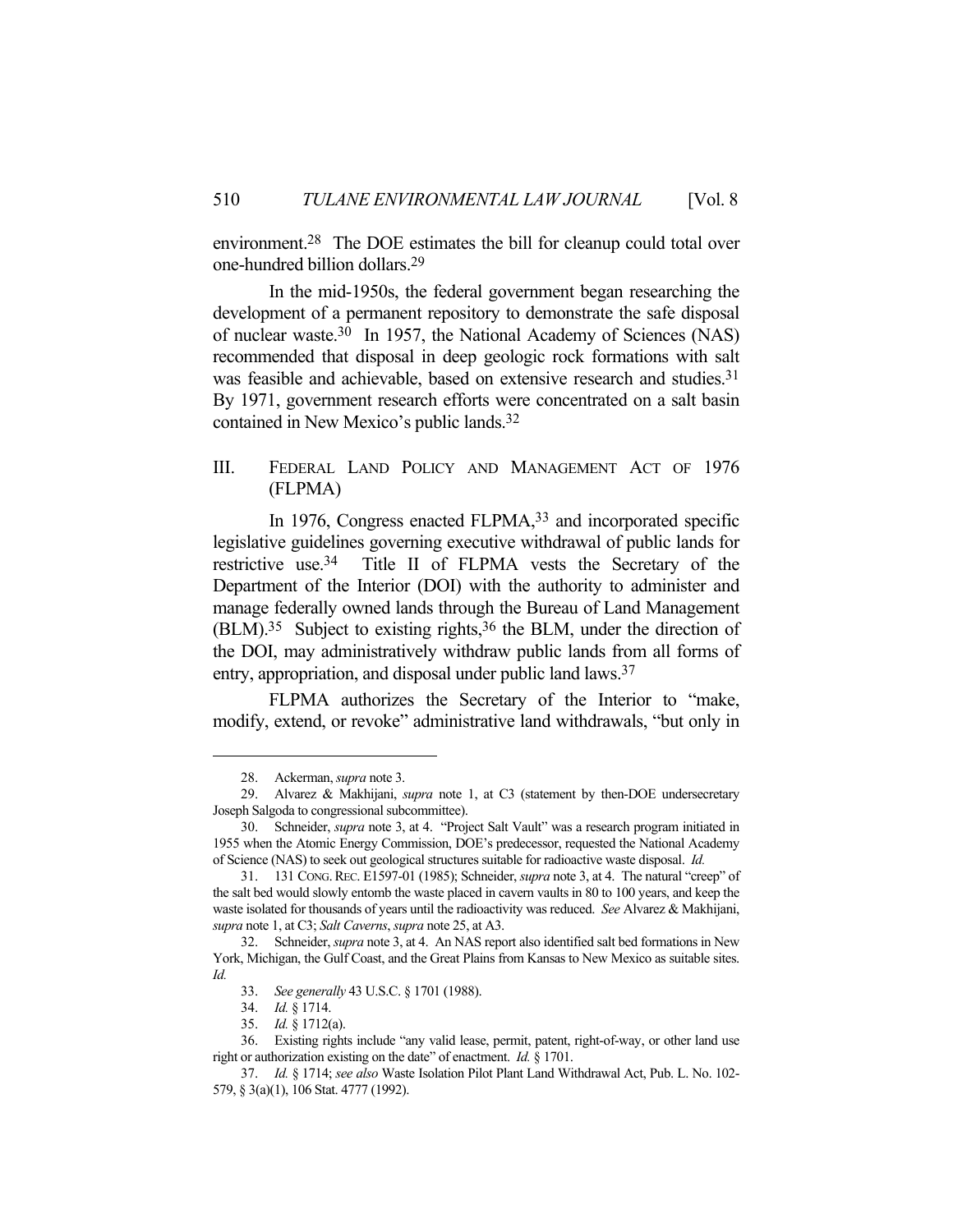accordance with the [Act's] provisions and limitations."38 An administrative land withdrawal of public land may be extended "only if the Secretary determines that the purpose for which the withdrawal was first made requires the extension, and then only for a period no longer than the length of the original withdrawal."39

 Under the Constitution, Congress retains the right to dispose permanently of federal public lands.40 The main goal of enacting FLPMA was to reassert congressional control over public lands by providing for congressional nullification of administrative land withdrawals.<sup>41</sup> The BLM, which administers federal public lands for the DOI, may issue administrative land withdrawals of 5000 acres or more "only for a period of not more than twenty years," subject to specified advanced reporting by the Secretary of the Interior to Congress, publication for notice and comment, and, for new withdrawals, opportunity for public hearing.42

 The pertinent section for this paper is FLPMA § 204(e). A legislative veto provision authorizes one or both houses of Congress to annul by resolution an action or rule of the executive branch or an administrative agency.<sup>43</sup> Pursuant to  $\S 204(e),<sup>44</sup>$  when an "emergency" situation" arises as determined by the Secretary, or by *either* the House of Representatives or the Senate's Committee on Interior and Insular Affairs, and "extraordinary measures" are required to preserve potentially lost values, Congress retains the power to order the Secretary to administratively withdraw the land immediately and notify the Committees on Interior and Insular Affairs of both Houses of the emergency withdrawal.45

The constitutionality of FLPMA § 204(e)'s one-House legislative veto provision to nullify a DOI administrative land withdrawal has been questioned in court, but the cases have been decided on other technical grounds.46

 <sup>38. 43</sup> U.S.C. § 1714(a) (1988).

 <sup>39.</sup> *Id.* § 1714(f).

 <sup>40.</sup> *See* U.S. CONST. art. IV, § 3, cl. 2.

 <sup>41. 43</sup> U.S.C. § 1714(c)(1) (1988).

 <sup>42.</sup> *Id.* § 1714(b), (c), (h).

 <sup>43.</sup> *See generally id.* § 1714(e).

 <sup>44.</sup> *Id.*

 <sup>45.</sup> *Id.*

 <sup>46.</sup> *See infra* notes 123-138 and accompanying text.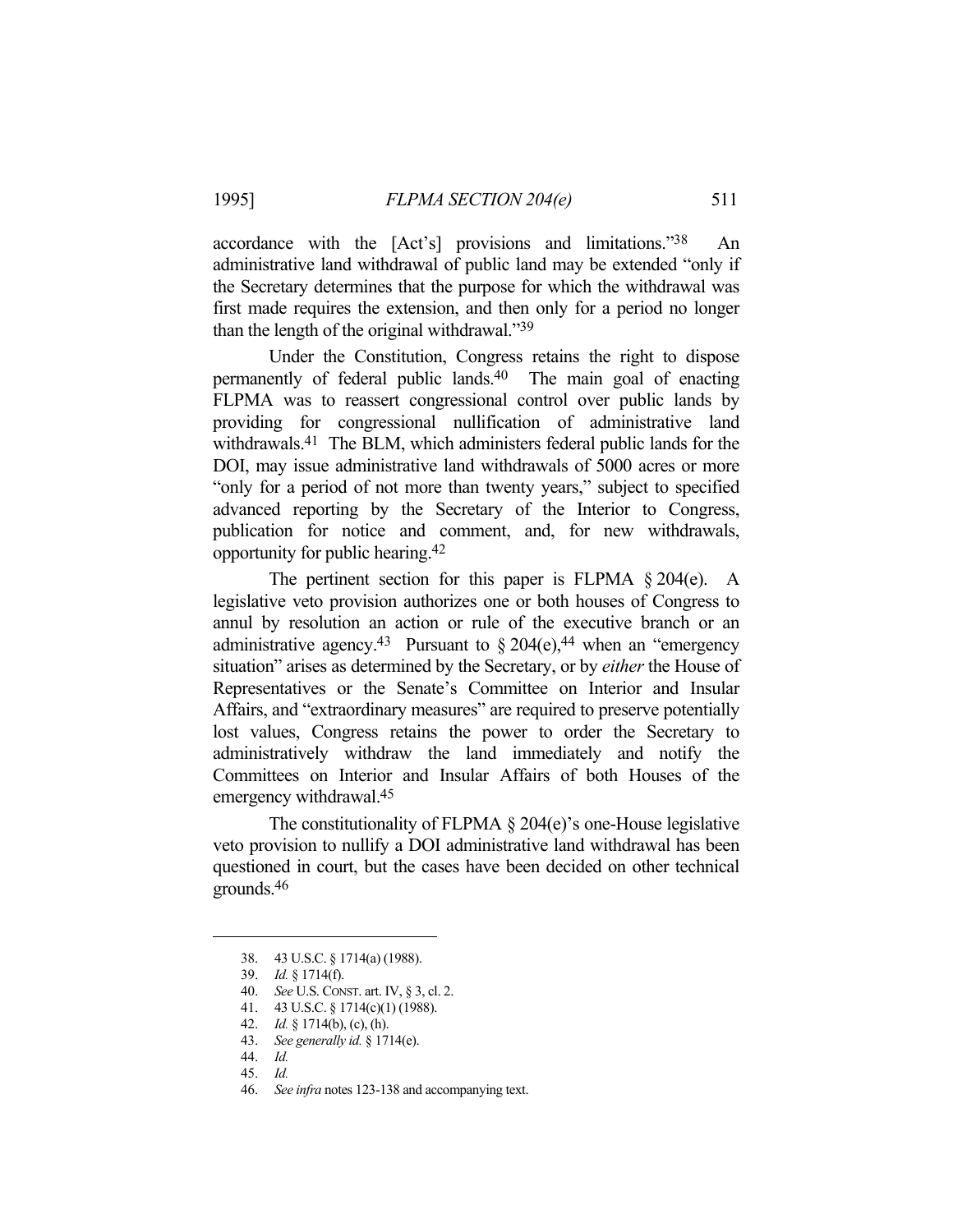## IV. WIPP ADMINISTRATIVE LAND WITHDRAWALS, LEGAL BATTLES AND LEGISLATIVE ACTION

#### *A. The WIPP Administrative Land Withdrawals*

 In 1976, BLM approved the administrative land withdrawal application filed by the Energy Research and Development Administration  $(ERDA)^{47}$  to segregate from public entry 17,200 acres of southeastern New Mexico's public land for two years to conduct geological studies.48 The study results were promising, and in 1978 BLM granted DOE's second land withdrawal request for a two-year extension.49 In 1981, DOE applied for a third land withdrawal on the WIPP site of 10,200 acres for the purpose of site preliminary design and validation (SPDV) studies, and BLM granted the request in early 1982 under Public Land Order (PLO) 6232.50

 In 1983, BLM issued PLO 6403, which approved DOE's fourth WIPP land withdrawal request for eight years, for the purpose of commencing the construction phase of the facility and protecting the lands pending a legislative land withdrawal, if necessary.51 However, the purpose did not include "the use or occupancy of the lands hereby withdrawn for the transportation, storage, or burial of any radioactive material."52 DOE commenced construction of the WIPP in mid-1983.53 In 1985, DOE reported that the WIPP facility was near completion and on schedule to receive the first shipment of transuranic waste drums for the five-year testing phase starting in 1988.54

 In 1989, DOE petitioned BLM to modify the purpose of the 1983 withdrawal to allow the use of retrievable radioactive waste for the fiveyear test.55 The request sought to delete the provision of the 1981 withdrawal that prohibited the transportation, storage, or burial of

 <sup>47.</sup> The DOE replaced the ERDA in 1977. *See generally* Department of Energy Organization Act of 1977, Pub. L. No. 95-91, 91 Stat. 565 (current version at 42 U.S.C. § 7101 (1988)).

 <sup>48. 41</sup> Fed. Reg. 54,994 (1976).

 <sup>49. 43</sup> Fed. Reg. 53,063 (1978).

 <sup>50. 47</sup> Fed. Reg. 13,340 (1982).

 <sup>51. 48</sup> Fed. Reg. 31,038 (1983).

 <sup>52.</sup> *Id.*

 <sup>53.</sup> Brief for Department of Justice at 8, New Mexico v. Watkins, 783 F. Supp. 628 (D.D.C. 1991) [hereinafter *Watkins I*].

 <sup>54.</sup> *See also* Montange, *supra* note 11, at 391 (citing DOE, SECRETARY'S ANNUAL REPORT TO CONGRESS 173-74 (Dec. 1985)).

 <sup>55. 54</sup> Fed. Reg. 15,815 (1989).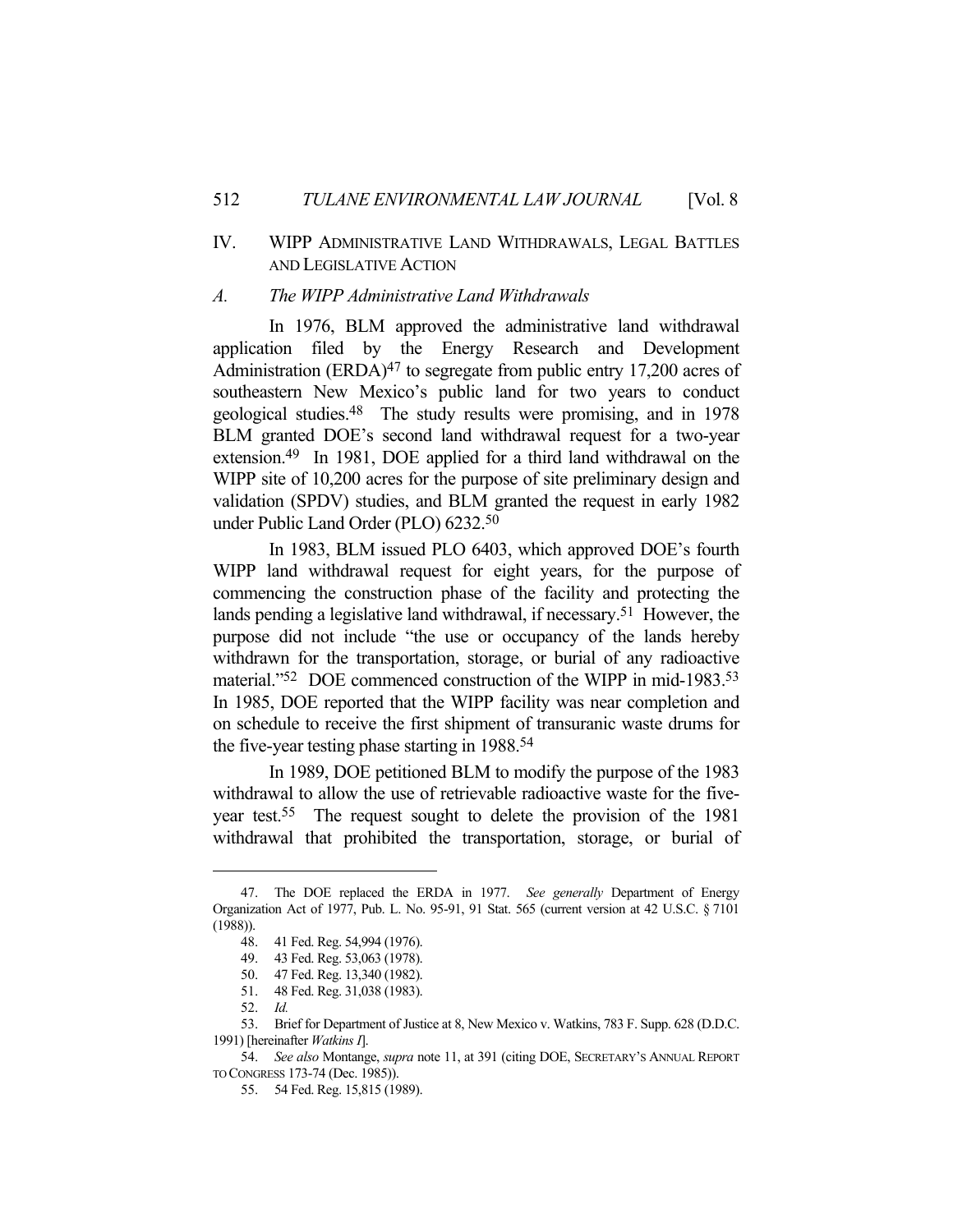radioactive material in association with the WIPP, and to extend the withdrawal until 1997.<sup>56</sup> On January 22, 1991, BLM granted DOE's request to modify PLO 6403 and issued PLO 6826 with certain prerequisites.57

PLO 6826 stipulated that no radioactive waste could be transported to or placed in the WIPP until DOE obtained all required environmental permits and a notice to proceed from the DOI.58 The order also required that the amount of radioactive waste<sup>59</sup> placed at the WIPP not exceed an amount that could be easily retrieved should the site not be selected as a permanent repository for radioactive material.<sup>60</sup>

 However, on March 6, 1991, the House Committee on Interior and Insular Affairs passed a resolution blocking PLO 6826, pursuant to FLPMA  $§ 204(e).61$  Section 204(e) authorizes Congress to nullify administrative land withdrawals in "emergency situations."62 The committee declared that such a situation existed because public safety and environmental issues at WIPP had not been adequately addressed, and retrievability of the waste, if the WIPP tested unsafe, was in question.63

to:

*Id.*; *see also BLM Grants Administrative Land Withdrawal for WIPP*, 11 NUCLEAR WASTE NEWS 33-34 (1991).

59. *Id.*

 60. *Id.* Retrievability of the waste was essential because DOI can administratively withdraw public lands for a maximum of only twenty years. 43 U.S.C. § 1714(c)(1) (1988). Design containment levels for the WIPP were 10,000 years pursuant to EPA's 1985 "no migration" rules. New Mexico ex rel. Udall v. Watkins, 969 F.2d 1122, 1125 (D.C. Cir. 1992).

 61. *Interior Committee Blocks Land Withdrawal For Waste Isolation Pilot Plant*, 11 NUCLEAR WASTE NEWS 93 (1991) [hereinafter *Interior Committee*]. The block does not prohibit a land withdrawal in the future, but requires a legislative process rather than administrative. *Id. See also* 43 U.S.C. § 1714(e).

62. 43 U.S.C. § 1714(e).

 63. Phyllis Rieger, *One Company's Approach to Dispatcher Accountability*, FORTUNE, Apr. 15, 1991, at 55. The committee members were not satisfied with the safeguards against possible

 <sup>56.</sup> *Id.*

 <sup>57. 56</sup> Fed. Reg. 3038 (1991). Public Land Order 6826 modified Public Land Order 6403

<sup>(1)</sup> expand the stated purpose of the order to include conducting the test phase of the project using retrievable, transuranic radioactive nuclear waste at the site; (2) increase  $\ldots$  [DOE's] exclusive use area  $\ldots$ ; (3) extend the term of the withdrawal through June 29, 1997 ... so as to provide sufficient time to conduct the experimental test phase; and (4) delete paragraph 5 of Public Land Order No. 6403 which prohibits the use of the land for the transportation, storage, or burial of radioactive materials.

 <sup>58. 56</sup> Fed. Reg. 3038 (1991).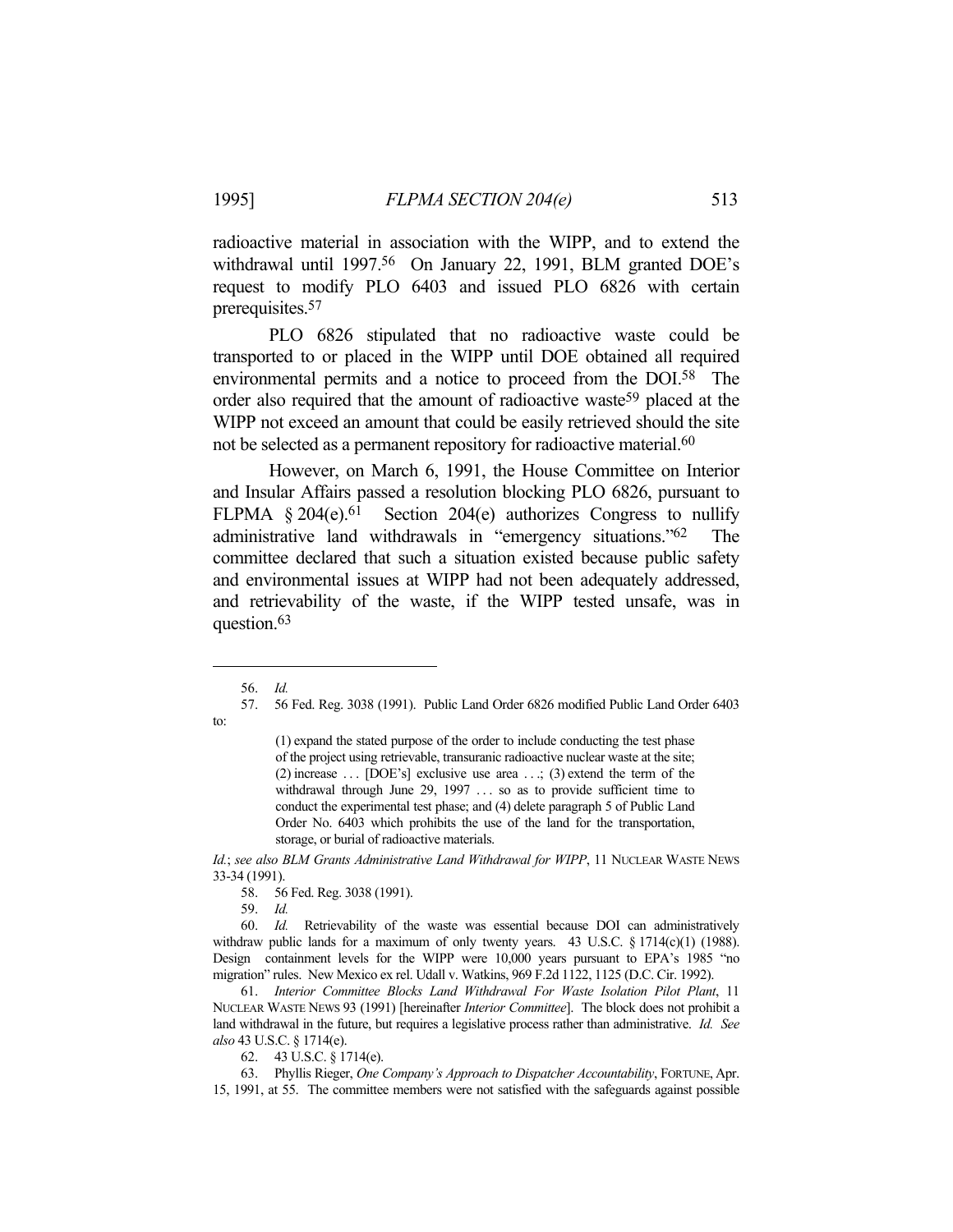In July, 1991, DOE announced: "We'll be ready in two weeks."64 Watkins had stated repeatedly that he preferred the legislative withdrawal route, but on September 19, 1991, he told the New Mexico congressional delegation that he could wait no longer, and that unless he was convinced that legislation for the land transfer was near enactment by the end of September, he would press on.<sup>65</sup> After Senators Pete V. Domenici and Jeff Bingaman, both from New Mexico, were unable in a proposed Senate Bill (S. 1671)<sup>66</sup> to agree on the amount of waste to permit, Watkins made good on his promise to proceed without congressional approval.67

 On October 3, 1991, DOI signed over control of the WIPP site to the DOE through the administrative land withdrawal granted by BLM in

 64. *Salt Caverns*, *supra* note 25, at A3 (statement by Leo Duffy, director of the Energy Department's Office of Waste Management and Environmental Restoration). Watkins had September 27, 1991 as a target date for the first shipment. *Id.*

 65. Thomas W. Lippman, *Energy Dept. Set to Ship A-Waste to New Mexico, Congress Is Bypassed, Lawsuits Expected.*, WASH. POST, Oct. 4, 1991, at A3 [hereinafter *Ship A-Waste*]. Watkins, tired of waiting, asked Lujan to make the transfer administratively, in a move that Energy Department officials acknowledged was an attempt to force Congress to act. Thomas W. Lippman, *Court Bars Nuclear Waste Plan*, WASH. POST, Nov. 27, 1991, at A7.

environmental hazards at the WIPP, and wanted the opportunity to investigate the plant and its environmental impacts. *Id.* The measure was approved with loud protests from Republican members and strong opposition from DOE and DOI who claimed no emergency situation existed, and called the block a delay tactic by WIPP opponents. *Interior Committee*, *supra* note 61, at 93. Committee Vice-chairman George Miller (D-Calif.) insisted the measure was necessary, charging the administration had "run roughshod over the Interior Committee, Congress and the people of New Mexico" in an attempt "to force nuclear waste into the WIPP facility through an improper back-door process." *Id.* Stuart Nagurka, press secretary for Rep. Bill Richardson (D-N.M.), added that the committee's resolution, initiated by Richardson, was "not a delaying tactic on WIPP." *Id.* The only purpose of this is "[to give] a green light to Congress to proceed with a legislative land withdrawal." *Id.*

 <sup>66.</sup> *See infra* note 74.

 <sup>67.</sup> *DOE Takes Control of WIPP Site; Plans to Start Test Next Month*, 11 NUCLEAR WASTE NEWS 393-94 (1991) [hereinafter *DOE Takes Control*]. Negotiations between DOE, members of New Mexico's congressional delegation and the Senate Energy and Natural Resources Committee failed because of a disagreement over the percentage of transuranic waste to be placed in the WIPP during the test program. *Id.* DOE planned to use 0.5% of the WIPP's total waste capacity for the test, but wanted the "flexibility" to store up to 1%, if necessary, to demonstrate that Environmental Protection Agency standards for the facility could be met. *Id.* New Mexico wanted the total capped at 0.5%. *Id.*

In an October 4, 1991, letter to New Mexico Governor Bruce King, Watkins said he requested the administrative withdrawal after House negotiations over the Senate bill to withdraw the land broke down. *Id.* Watkins closed by saying he would "continue to work closely with Congress toward enactment of a land withdrawal bill," which he acknowledged was needed "to permanently address the situation and assure appropriate assistance to the State of New Mexico." *Id.*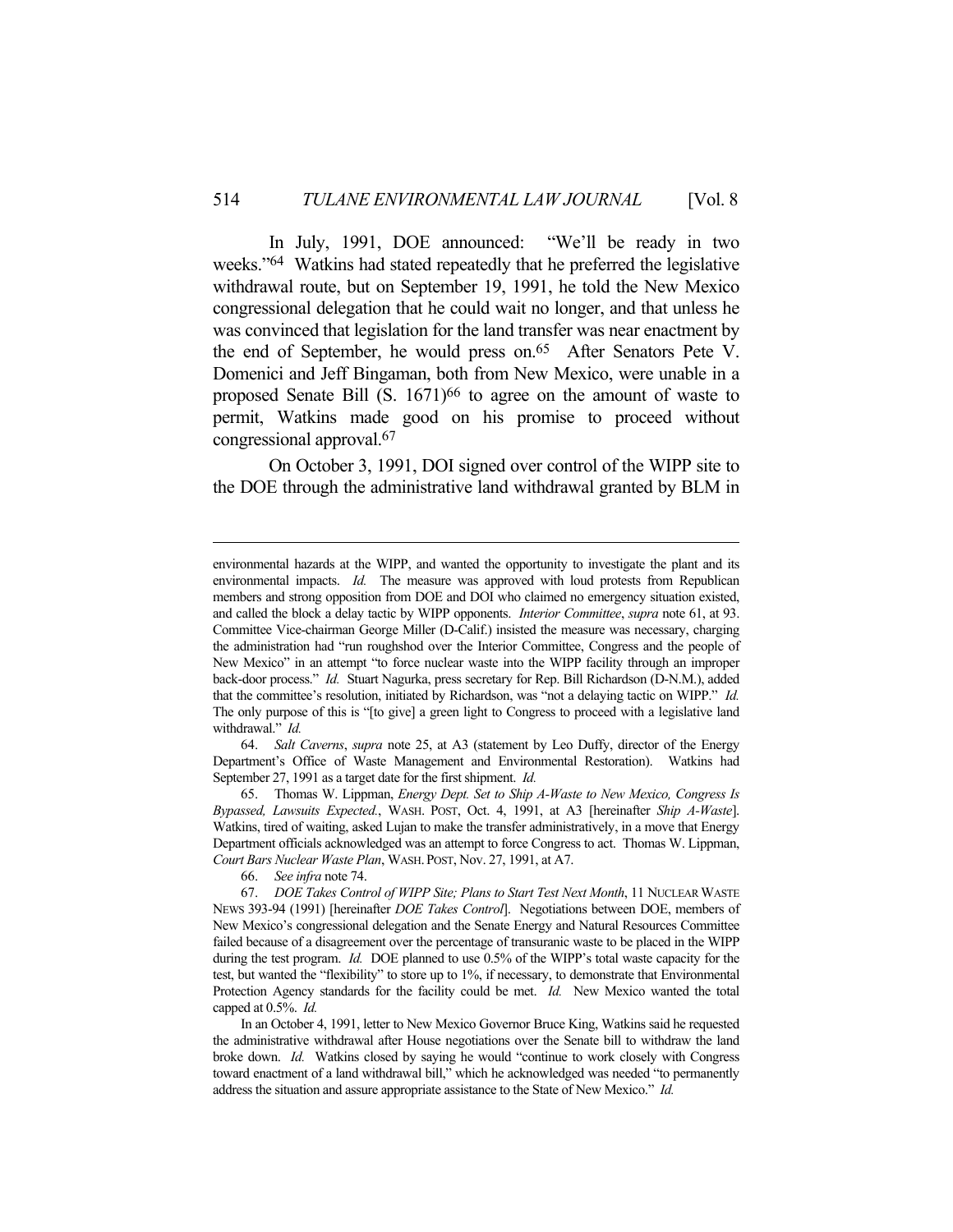January, 1991 under PLO 6286,<sup>68</sup> despite the House Committee on Interior and Insular Affairs' resolution in March, 1991 to block such action.69 Senator Domenici predicted that the State of New Mexico and environmental groups would sue to block the DOE shipments.70

### *B. The Legal Battles*

 The State of New Mexico, the Natural Resources Defense Council (NRDC), and the Environmental Defense Fund (EDF) moved quickly to file motions for preliminary injunctions in the United States District Court for the District of Columbia on October 9, 1991.71 In *New Mexico v. Watkins*, petitioners claimed that DOE and DOI had failed to observe the constraints Congress had placed on administrative land withdrawals, thus violating FLPMA, and moved to block DOE from shipping any waste to the WIPP.72

 Also, on October 9, DOE agreed not to begin shipments until November 8, 1991, to avoid confrontation with Congress and New Mexico, and later promised to delay shipments until after a scheduled November 15th hearing.<sup>73</sup> The following week, the Senate Energy

 <sup>68.</sup> *Salt Caverns*, *supra* note 25, at A3. Interior Secretary Manuel Lujan, Jr. told key congressional committees that if a bill was not passed authorizing a legislative land withdrawal of the WIPP site by August 2, 1991, he would "have no choice but to go forward" with the administrative land transfer granted pursuant to Public Land Order 6826. *Id.*

The House Interior and Insular Affairs Committee had approved a land transfer bill that would restrict DOE use of the site to 10 years, only allow for 4250 test drums, prohibit moving any waste without EPA approval, and require the Bureau of Mines to certify the cavern vaults to be stable, i.e., that reinforcement was soundly engineered. *Id.* DOE opposed all these restrictions. *Id.* Two other House committees, the Armed Services and Energy and Commerce, also had jurisdiction over the bill, so final wording was far from certain. *Id.*

 <sup>69.</sup> *Ship A-Waste*, *supra* note 65, at A3. The administrative transfer was a gamble for Watkins that could have jeopardized his already strained relationship with Congress. *Id.*

 <sup>70.</sup> *Id.* Senator Domenici said: "It doesn't do any good. It sets the wrong precedent; it sends the wrong signals." *Id.* He stated that a legislative withdrawal was necessary "because it will include, by statute, a certifying role for the Environmental Protection Agency; a limit on the amount of waste that can be moved to the WIPP site; important health and safety protections, particularly with regard to transportation issues; a prohibition on the shipments of high-level waste; and funding for road improvements and other impact aid." *DOE Takes Control*, *supra* note 67, at 393-94.

 <sup>71.</sup> *See Watkins II,* 783 F. Supp. 628. The hearing was held on November 15, 1991, in Washington, D.C. by U.S. District Judge John Garrett Penn, who stated that it would take him a week to issue a decision. *DOE Takes Control*, *supra* note 67, at 393-94.

 <sup>72.</sup> *Watkins II*, 783 F. Supp. at 630. New Mexico Attorney General Tom Udall was seeking a temporary restraining order "to stay the threatened shipment of the first of 8,500 barrels of transuranic waste from the nuclear weapons complex." *DOE Takes Control*, *supra* note 67, at 393- 94.

 <sup>73.</sup> *DOE Takes Control*, *supra* note 67, at 393-94.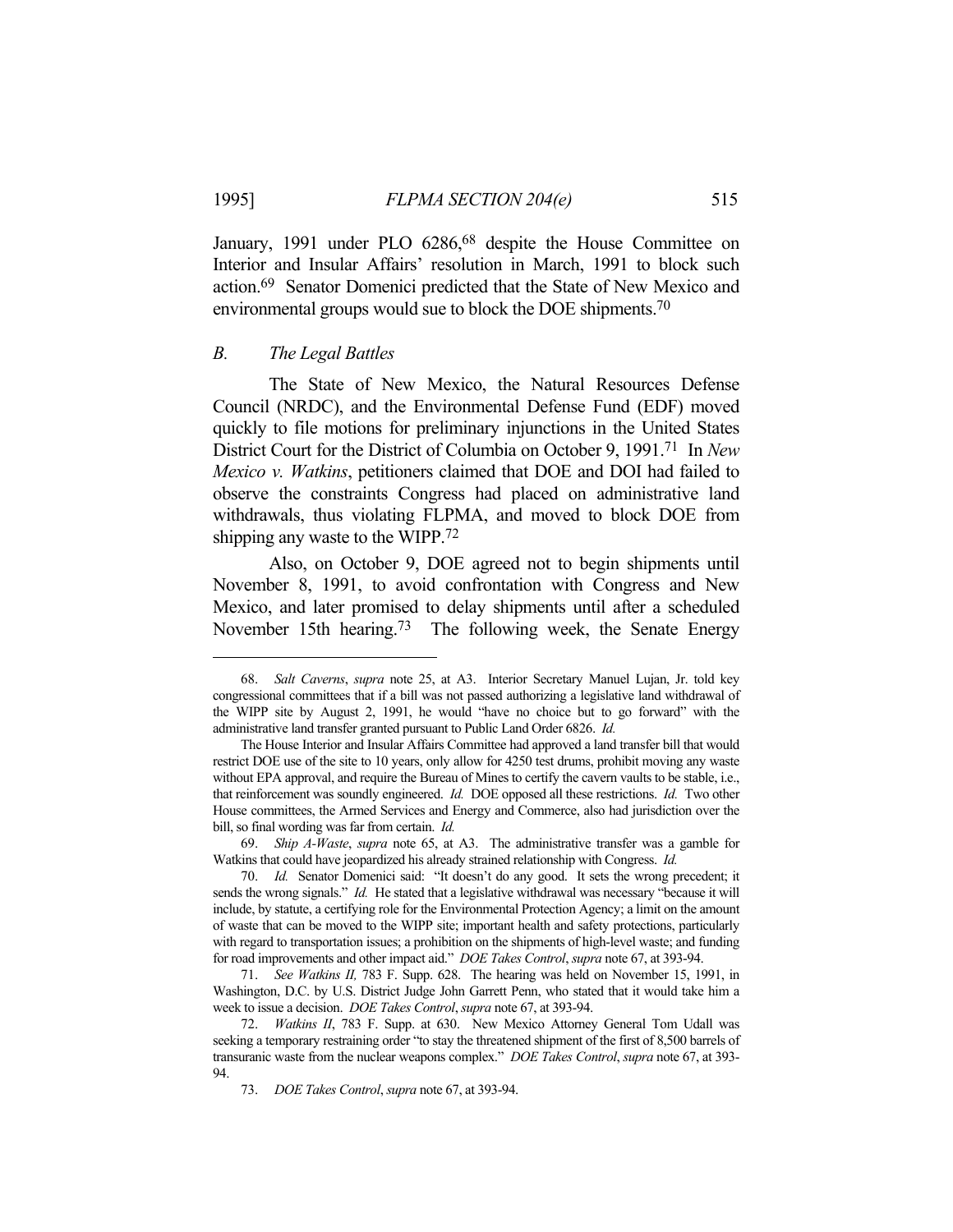Committee approved a bill  $(S. 1671)^{74}$  that would give DOE approval to take title to the WIPP site.75

 By mid-November the House had not acted, and on November 26, 1991, a federal judge issued a preliminary injunction ordering the DOE to halt plans to ship transuranic waste to the WIPP.<sup>76</sup> District Judge John Garret Penn held that Interior Secretary Manuel Lujan, Jr., exceeded his authority when he transferred the WIPP site in October to DOE without congressional approval of the modification to the WIPP's purpose, and thus violated federal land management law.77 On February

76. *Watkins I*, 783 F. Supp. at 628, 633.

 <sup>74.</sup> Under S. 1671, DOE would pay New Mexico \$20 million per year in operating costs from the time waste shipments begin until facility decommissioning begins. S. Rep. No. 196, 102d Cong., 1st Sess. (1991). During the decommissioning period, the state would receive \$13 million per year. *Id.* DOE also would reimburse the state for the lost taxes otherwise available from conventional development of the site. *Id.*

The Senate bill would allow up to 1% of the facility's final TRU waste capacity to be used during a five-year test period. *Id.* The EPA administrator, however, must approve all waste placement in excess of 0.5% of the WIPP's final capacity. *Id.* In an 11-to-9 vote, the committee defeated an amendment by Senator Jeff Bingaman to place a firm ceiling of 0.5% on waste emplacement during the tests. *Id.* If New Mexico disagrees with the decision to exceed 0.5% it can invoke conflict resolution provisions included in its original 1981 agreement with DOE. *Id.*

Under S. 1671, the Secretary of Energy would have responsibility for management of the WIPP site, and would consult and cooperate with the WIPP Environmental Evaluation Group (EEG)(an independent state technical oversight board) in an independent technical review and evaluation of the WIPP. *Id.* The bill also gives the secretary one year to prepare a WIPP management plan. *Id.*

Within 90 days of enactment of the bill, DOE would propose an experimental program. *Id.* The provisions of the experimental plan would include: published annual performance reports; proposed and final regulations for criteria and compliance requirements; allowance for judicial review; dose limits; EPA certification before remote-handled transuranic waste (RH-TRU) is sent to the WIPP; requirements for a waste retrieval plan plus annual demonstrations of retrievability; use of NRC certified TRU waste shipping packages; and a requirement for a decommissioning plan. *Id.*

 <sup>75.</sup> *Id.*; *Senate Energy Panel Passes WIPP Land Withdrawal Bill*, 11 NUCLEAR WASTE NEWS 413, 413-14 (1991). Energy Department officials had expressed satisfaction with the Senate bill and their timely response, but remained displeased with pending House legislation and the House's lack of timely action. *Id.* It appeared that November 15, 1991, the date set for a hearing in the U.S. District Court in Washington, D.C. on New Mexico's and EDF's lawsuit challenging the administrative land withdrawal through a modification of the purpose of public land order, was shaping up as the deadline for legislative action before judicial intervention. *Id.*

 <sup>77.</sup> *Id.* at 630. Judge Penn wrote, "[d]efendants have presented no convincing evidence that the hazardous waste materials they seek to introduce in the WIPP site can be retrieved," thus constituting a permanent withdrawal that is beyond the scope of the Secretary of Interior's authority. *Id.* at 632. He also ruled that Congress had not authorized radioactive waste storage at the WIPP. *Id.* at 630. FLPMA  $\S$  204(f), 43 U.S.C.  $\S$  1714(f) (The Secretary can extend a land withdrawal only if the extension is within the scope of the original purpose).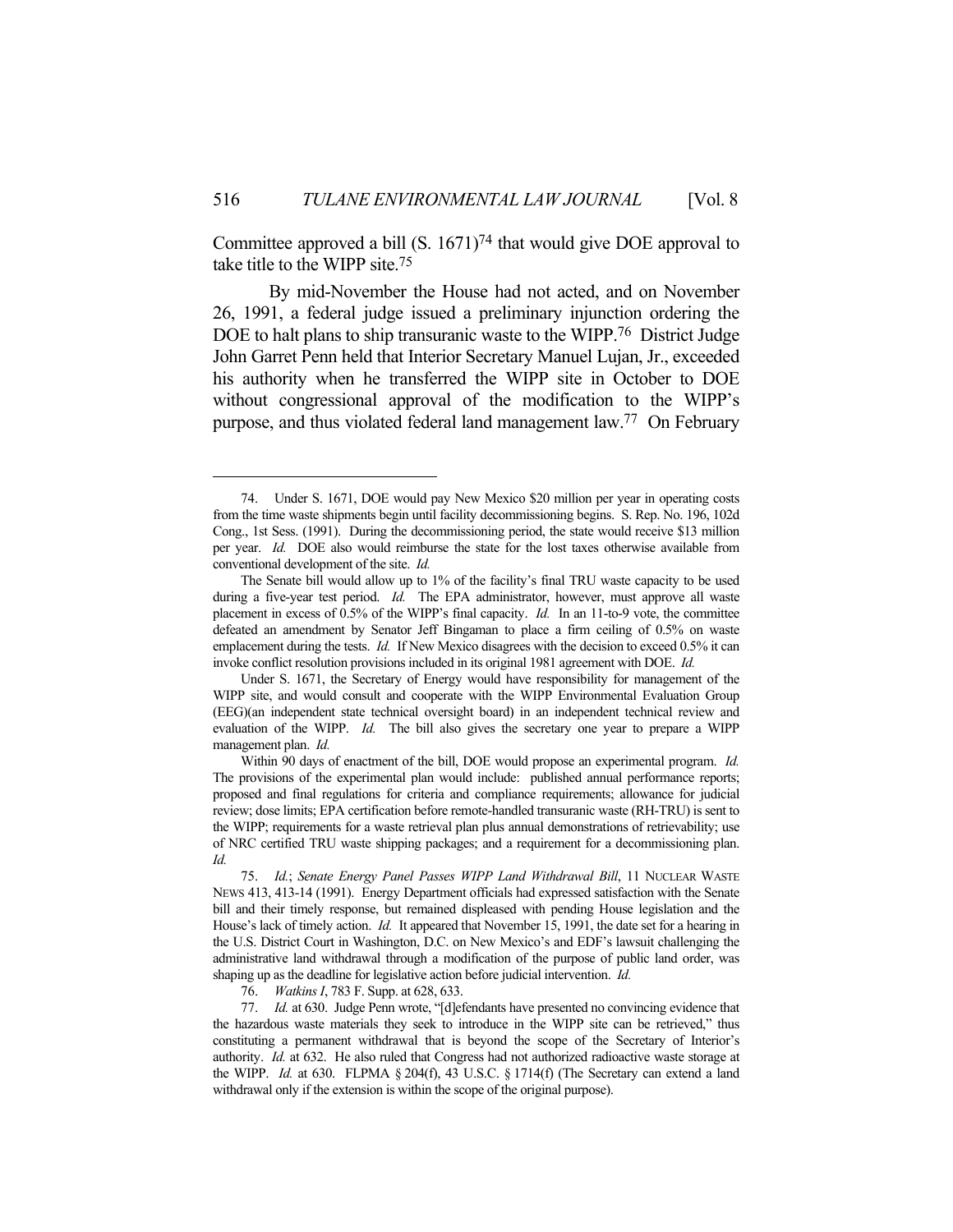3, 1992, in a development hailed as a major victory by opponents of the WIPP, the court issued a permanent injunction.<sup>78</sup>

 Environmental lawyers described the ruling as a stinging setback for the DOE.79 DOE General Counsel John Easton insisted that the ruling was not a setback, and stated that the decision "advances the timetable" for DOE's appeal.<sup>80</sup> In a letter to Governor King, Secretary Watkins wrote that the court ruling "continues the unconscionable delay" in beginning the five-year test. $81$  Judge Penn and key members of Congress did not agree that the House was reponsible but, rather, blamed the delays on Watkin's policies with the Senate for the legislative delays.82 The oddity of this legislative stalemate was that hardly anyone involved was against the WIPP in principle.83 The issues were what standards the DOE would have to meet, and what restrictions would be imposed on the amount and type of waste.<sup>84</sup>

 <sup>78.</sup> New Mexico ex rel. Udall v. Watkins, 783 F. Supp. 633 (D.D.C. 1992). Because the November preliminary injunction had blocked the scheduled shipments of waste to the WIPP, the permanent injunction did not actually change anything. *See Judge Orders DOE to Halt All Effort to Open WIPP*, 12 NUCLEAR WASTE NEWS 46 (1992). *New Mexico v. Watkins* was consolidated with an Environmental Defense Fund claim that shipping mixed waste to the WIPP would violate RCRA because the WIPP did not have RCRA interim status or a permit to store mixed waste and proceed with the testing phase. *Watkins II*, 783 F. Supp. at 634. EDF and the intervenors brought a citizen action suit under RCRA, 42 U.S.C. § 6972(a)(1)(A) (1988). *Id.* Besides the FLPMA violation ruling, the court also ruled that the WIPP did not have RCRA interim status, and that DOE was required to obtain a RCRA permit for the facility from the State of New Mexico pursuant to RCRA, 42 U.S.C. § 6925(a), (e); 40 C.F.R. 270 (1992). *Id.* at 637, 639. The RCRA issue is beyond the scope of this paper.

 <sup>79.</sup> Thomas W. Lippman, *U.S. Told to Halt Efforts to Open Atom-Waste Site*, WASH. POST, Feb. 4, 1992, at A8.

 <sup>80.</sup> *Judge Orders DOE to Halt All Effort to Open WIPP*, *supra* note 78, at 46. "The case is probably in a better posture when we go up on appeal now," Easton said. *Id.* Easton added that although DOE was confident its appeal would succeed, "we are hopeful that Congress will act expeditiously on WIPP-related legislation so that we can proceed with this important research project in a timely fashion. Each month this program is delayed costs the taxpayers \$14 million just for maintenance of the facility." *Id.*

 <sup>81.</sup> Thomas W. Lippmann, *Nuclear Waste Still Aborning a Decade Later, Storage Facility in Salt Caverns of New Mexico Desert Faces Perhaps Years More of Delays*, WASH. POST, Feb. 9, 1992, at A8. In a news conference, Secretary Watkins said that the lawsuits were filed "for no good reason." *Id.* Watkins said it would not be "prudent" to continue spending \$14 million per month on staff and maintenance for a facility that could not operate. *Id.*

 <sup>82.</sup> *Id.* The House had not followed the Senate's lead in passing the required land-transfer legislation because "[t]he House is seething over the DOE's tactics," said Representative Bill Richardson. *Id.* "They have negotiated with the Senate and totally ignored the House. We are going to wait until DOE comes in to talk, and they aren't doing it." *Id.*

 <sup>83.</sup> *Id.*

 <sup>84.</sup> *Id.*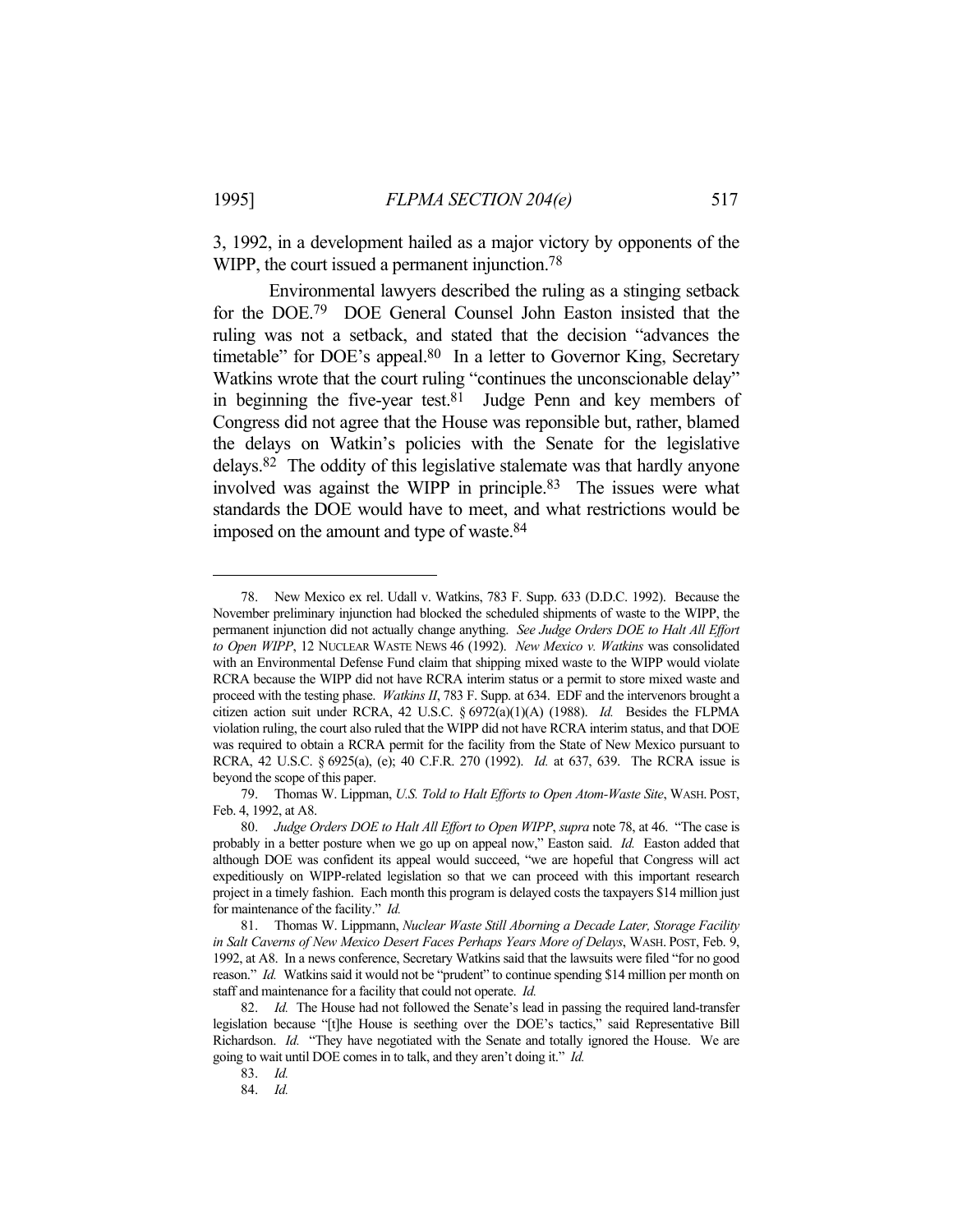The DOE filed its appeal on March 17, 1992, in the U.S. Court of Appeals for the District of Columbia Circuit, challenging the lower court ruling that barred transuranic waste shipments to the WIPP.<sup>85</sup> In its appeal, DOE argued that the lower court erred in concluding that DOI did not have authority to extend and modify the land withdrawal for the WIPP.86

 On July 10, 1992, in a unanimous ruling, the U.S. Circuit Court of Appeals for the District of Columbia affirmed the district court's permanent injunction issued February 3, 1992, enjoining the DOE and DOI from implementing a public land order that authorized the introduction of transuranic waste into the WIPP for testing.87 In addressing the claim that the DOI exceeded its authority under FLPMA, the court held that in modifying and extending a land withdrawal order to allow the transportation and implantation of radioactive waste into the WIPP site until 1997 as part of the WIPP's testing phase,<sup>88</sup> the DOI violated FLPMA § 204(f)'s requirement that an extension is authorized only if "the purpose for which the withdrawal was first made require[s] the extension."89 In a strict interpretation of the original 1983 land order to construct the WIPP, the panel of judges said, "[T]hat purpose cannot be stretched to include the temporary or permanent deposit of radioactive waste at the WIPP site."<sup>90</sup> The purpose of the original withdrawal was to construct the facility, and the original withdrawal order specified that it did not authorize transportation or storage of radioactive materials.<sup>91</sup> The panel of judges noted that Congress retained for itself control over the use and disposition of federal land.92 The judges declared that the confinement of withdrawal order extensions to the purpose for which the withdrawal was first made "is a prime means of securing that control."<sup>93</sup>

§§ 1714(a), (c)(1), (c)(2).

 <sup>85.</sup> *Watkins III,* 969 F.2d at 1123.

 <sup>86.</sup> *Id.* at 1133. Also, DOE maintained that the district court judge, in his preliminary injunction, erroneously concluded that waste would not be retrievable during the test period. *Id.*

 <sup>87.</sup> *Id.* at 1124, 1138.

 <sup>88. 56</sup> Fed. Reg. 3038 (1991).

 <sup>89.</sup> *Watkins III*, 969 F.2d at 1136 (quoting FLPMA § 204(f), 43 U.S.C. § 1714(f)).

 <sup>90.</sup> *Id*.

 <sup>91.</sup> *Id.* at 1134; 48 Fed. Reg. 31,038 (1983).

 <sup>92.</sup> *Watkins III*, 969 F.2d at 1133; *see* FLPMA §§ 204(a), (c)(1), (c)(2), 43 U.S.C.

 <sup>93.</sup> *Watkins III*, 969 F.2d at 1137.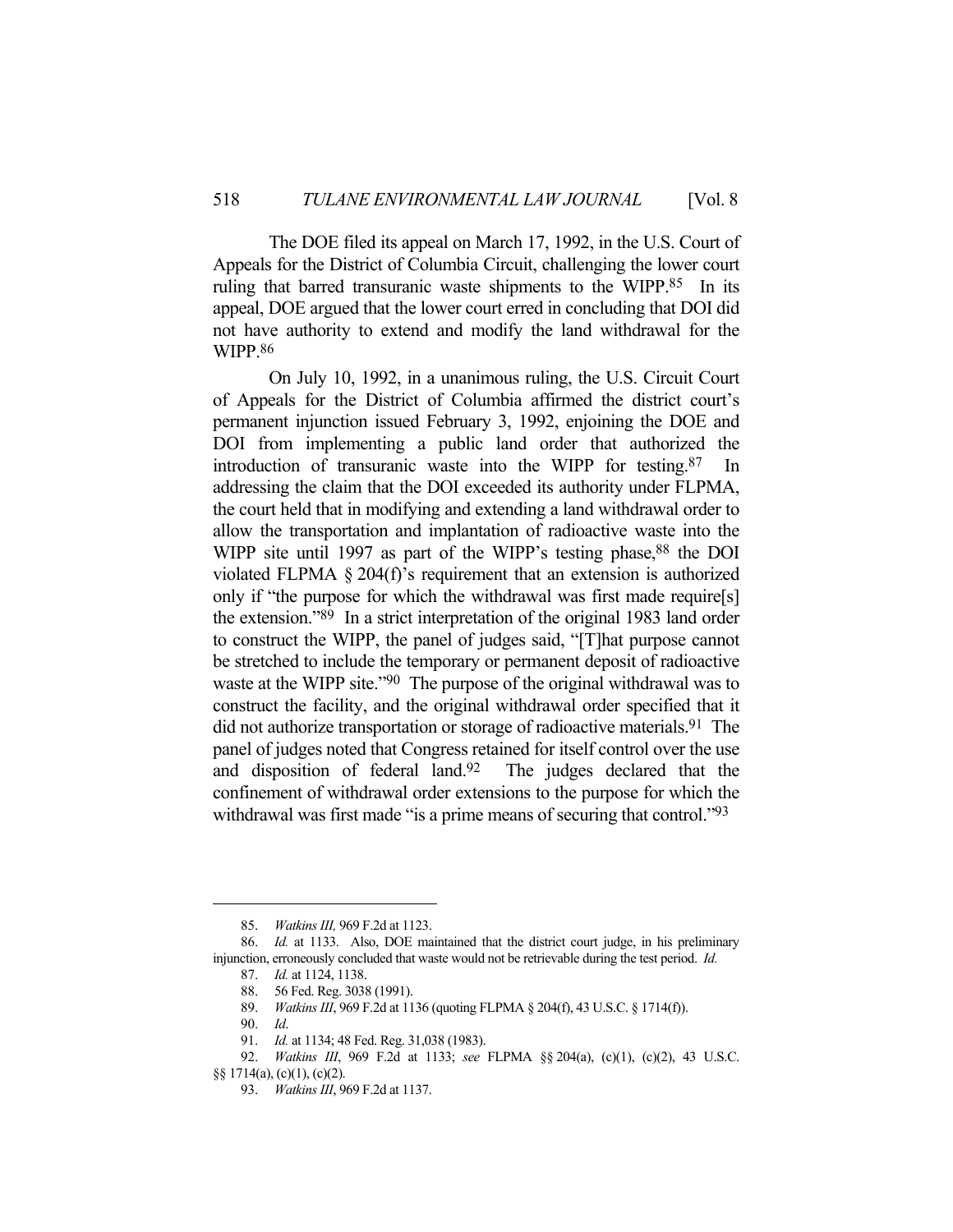In a press release, DOE said it was "gratified"94 that "the court acted promptly,"95 but stressed that the decision "underscore[d] the need for prompt completion of pending congressional action on a legislative land withdrawal for the WIPP facility."96 A DOE spokesperson noted that the department was waiting to see what Congress did with the land withdrawal issue before taking further legal action.<sup>97</sup>

#### *C. The Waste Isolation Pilot Plant Land Withdrawal Act*

 In October, 1992, just before adjournment, Congress passed the Waste Isolation Pilot Plant Land Withdrawal Act,98 authorizing the legislative land withdrawal of the WIPP site,<sup>99</sup> and allowing the DOE to possibly open the WIPP within 10 months.100 Section 3 provides legislative public land withdrawal of the WIPP site and transfer to the DOE for "construction, experimentation, operation, repair and maintenance, disposal, shutdown, monitoring, decommissioning and

 <sup>94.</sup> *Federal Appeals Court Upholds Order Barring Waste From WIPP*, 12 NUCLEAR WASTE NEWS 258 (1992). The appellate court reversed the district court and held that the WIPP did qualify for RCRA interim status because the WIPP existed prior to the effective date of an EPA regulatory change that established RCRA regulatory authority over radioactive mixed waste. *Watkins III*, 969 F.2d at 1133. *See* 42 U.S.C. § 6925(e)(1); 40 C.F.R. § 270.70 (1992); State Authorization to Regulate the Hazardous Components of Radioactive Mixed Waste Under the Resource Conservation and Recovery Act, 51 Fed. Reg. 24,504 (1986).

 <sup>95.</sup> *Federal Appeals Court Upholds Order Barring Waste From WIPP*, *supra* note 94, at 258.

 <sup>96.</sup> *Id.*

 <sup>97.</sup> *Id.*

 <sup>98.</sup> Waste Isolation Pilot Plant Land Withdrawal Act, Pub. L. No. 102-579, 106 Stat. 4777 (1992) [hereinafter *WIPP LWA*].

 <sup>99.</sup> *Id.* § 3.

 <sup>100.</sup> Lippman, *supra* note 7, at A6. Before the WIPP can receive the first shipments of radioactive waste, the act "requires [consultation, review and] approval from an alphabet soup of federal agencies, [the State of New Mexico, the National Academy of Sciences, and the Environmental Evaluation Group]," including the Department of Interior for development of a land management plan, the Environmental Protection Agency for environmental permits, radiation safety standards, test plans, and retrieval plans, the Occupational Safety and Health Administration for certification of emergency response training programs, and the Department of Labor, acting through the Mine Safety and Health Administration, for storage room stability and durability. *Id. See generally WIPP LWA* §§ 3-11, 13, 16, 17.

Despite the fact that DOE cleared the land withdrawal hurdle, other hurdles remain before the WIPP can open, including EPA completion of nuclear waste disposal standards within six months, EPA approval of DOE's test and retrieval plans, state approval of RCRA permits, and potential citizen suits. Lippmann, *supra* note 7, at A6.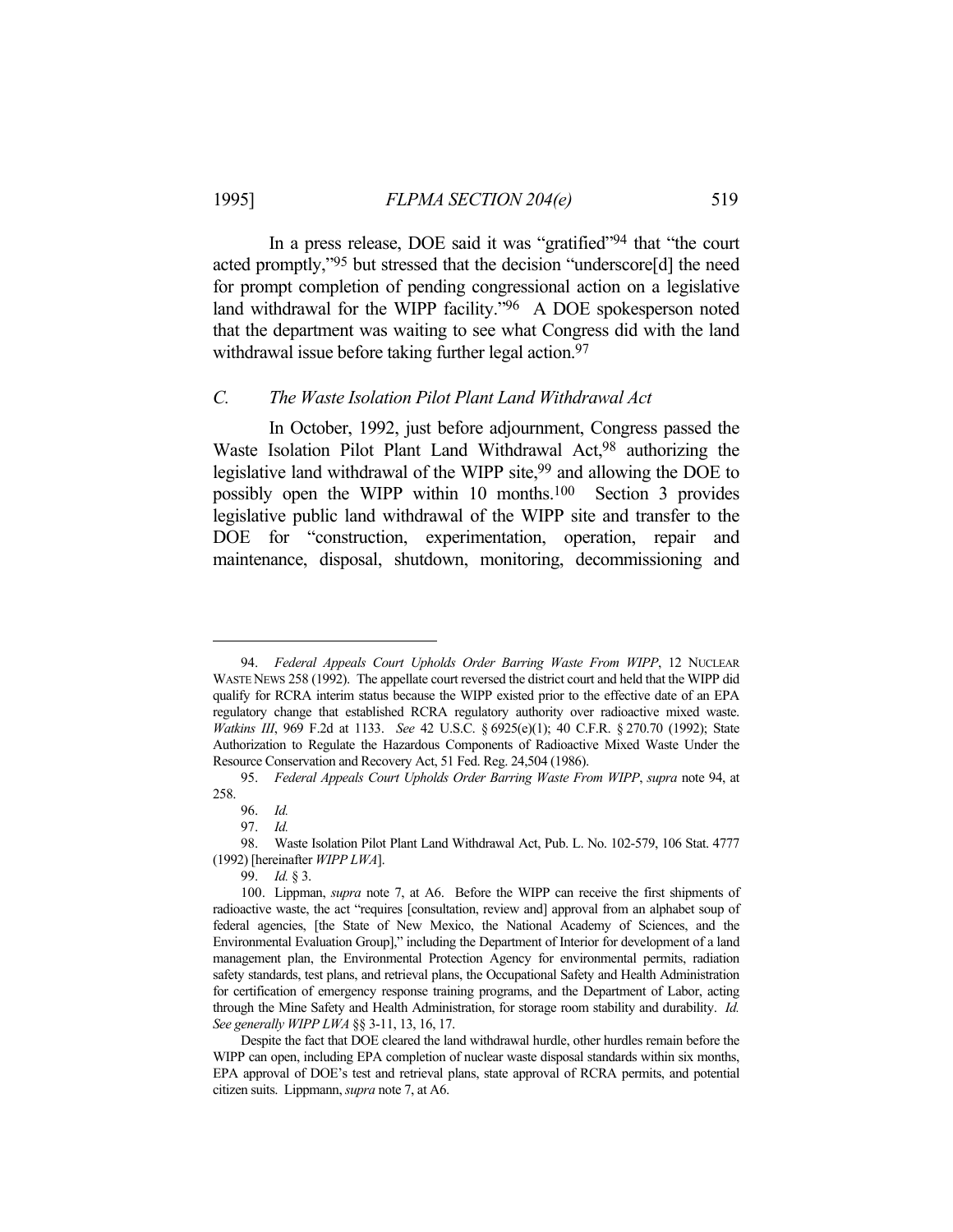other authorized activities ...."<sup>101</sup> Also, the section revoked Public Land Orders 6403 and 6826.102

#### V. ANALYSIS

 Despite the courts' holdings in the WIPP litigation that the DOI's administrative land transfer to the DOE was in violation of FLPMA § 204(f),<sup>103</sup> and the subsequent congressional action providing a proper legislative public land withdrawal for the WIPP project,  $104$  several issues remain. The first issue is whether the FLPMA § 204(e) one-House legislative veto provision is a violation of the constitutional separation of powers doctrine. The second issue is whether the provision is excluded from constitutional review because the Property Clause expressly delegates to Congress proprietary power over federal lands.

 First, under the principle of the separation of powers, Congress may not empower itself, its members, or its agents with executive power.105 When Congress exercises legislative power, it must follow "single, finely wrought and exhaustively considered procedures" specified in Article I of the United States Constitution, namely the Bicameralism<sup>106</sup> and Presentment<sup>107</sup> Clauses.<sup>108</sup>

*Immigration and Nationalization Service v. Chadha*, 109 a landmark decision, involved a constitutional challenge under the Bicameralism and the Presentment Clauses of Article I, to the one-House legislative veto provision in the Immigration and Nationality Act  $(NA).<sup>110</sup>$  Pursuant to INA,<sup>111</sup> the House of Representatives had vetoed an executive branch decision to suspend deportation hearings against

111. *Id.* § 1254(c).

 <sup>101.</sup> *WIPP LWA* § 3(a), (c).

 <sup>102.</sup> *Id.* § 3(b).

 <sup>103.</sup> *See supra* notes 71, 72, 76-78, 85-93 and accompanying text.

 <sup>104.</sup> *See generally WIPP LWA*, Pub. L. No. 102-579.

 <sup>105.</sup> U.S. CONST. art. I, § 1; *see* Springer v. Philippine Islands, 277 U.S. 189, 201-202 (1928); Buckley v. Valeo, 424 U.S. 1, 120-22 (1976); Immigration & Naturalization Serv. v. Chadha, 462 U.S. 919, 951, 955 (1983).

 <sup>106.</sup> U.S. CONST. art. I, §§ 1, 7, cl. 2 (that legislation be enacted by both houses of Congress). 107. U.S. CONST. art I, § 7, cls. 2, 3 (that legislation be presented to the President for

signature approval).

 <sup>108.</sup> *Chadha*, 462 U.S. at 951, 955.

 <sup>109.</sup> *Chadha*, 462 U.S. 919.

 <sup>110. 8</sup> U.S.C. §§ 1101-1503 (1988).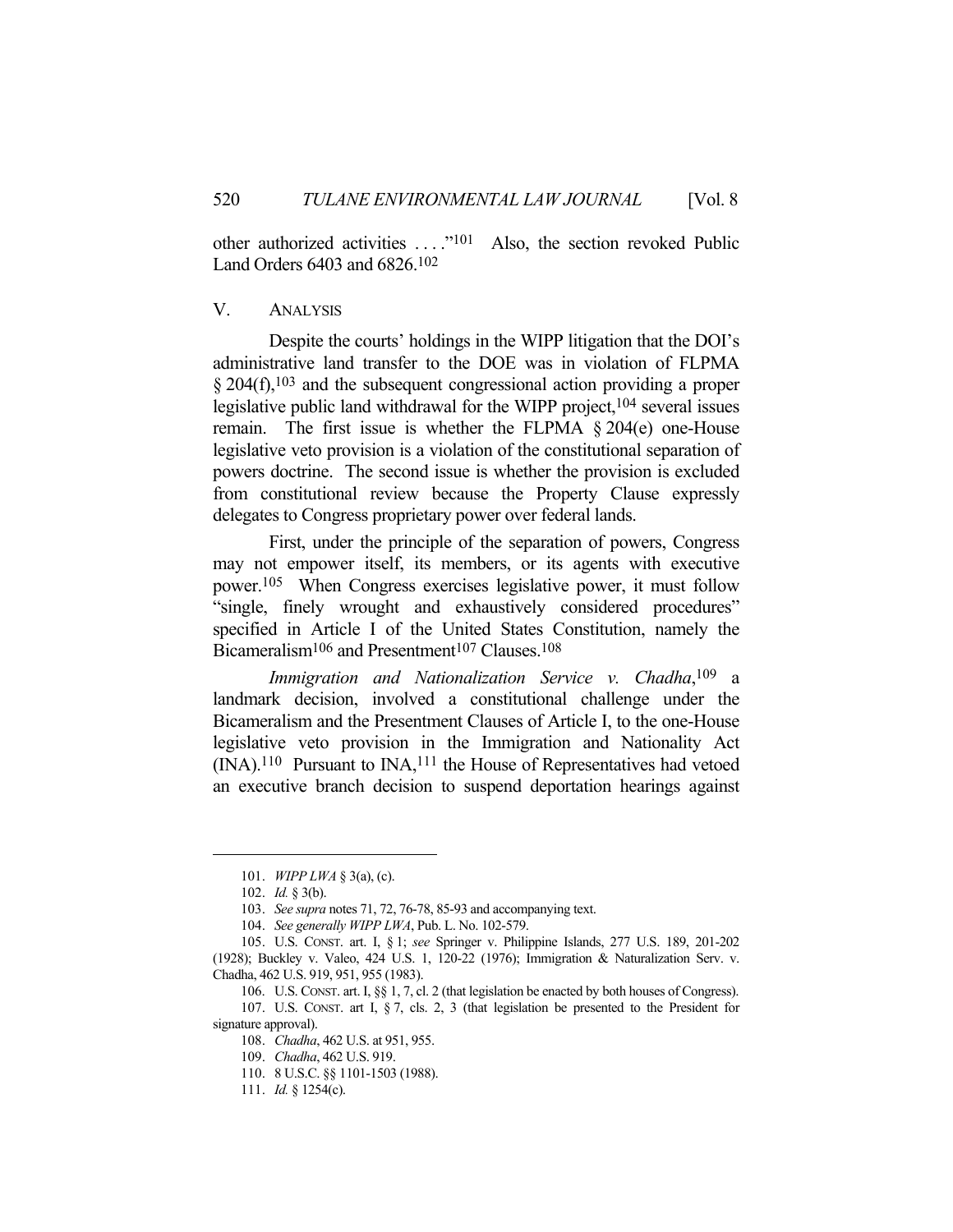Jagdish Rai Chadha, an alien whose visa had expired.112 Emphasizing Article I as a check on the legislative body, the Court construed the Framers' intent to be that "legislation should not be enacted unless it has been carefully and fully considered by the Nation's elected officials."113

 Using fairly expansive language, the Court held that the one-House legislative veto exercised pursuant to a provision of the INA was a legislative act.114 The Court stated that determination of a legislative act was not dependent on the form of an action, but rather on its character and effect.<sup>115</sup> Therefore, the Court concluded that the exercise of a one-House legislative veto was essentially a legislative act because it "had the purpose and effect of altering the legal rights, duties and relations of persons, including the Attorney General, Executive Branch officials and Chadha, all outside the legislative branch."116 Since the legislative act in *Chadha* did not fulfill the Article I bicameralism<sup>117</sup> and presentment requirements,<sup>118</sup> the Court declared the act unconstitutional.<sup>119</sup>

 In the WIPP case, the House Committee on Interior and Insular Affairs exercised a one-House legislative veto pursuant to FLPMA § 204(e) that nullified the DOI's administrative land withdrawal and transfer to the DOE.120 The one-House legislative veto constituted a legislative act because it had the "purpose and effect of altering the legal rights, duties and relations"121 of the DOI and DOE, both of which are outside the legislative branch. Given that *Chadha* generally invalidates all one-House legislative veto provisions,122 the one-House legislative veto provision in FLPMA § 204(e) should be unconstitutional.

 <sup>112.</sup> Pursuant to INA § 244(c), the Attorney General of the United States may halt deportation of any alien who applies for suspension and who meets certain other statutory criteria. *Id.*; 8 U.S.C. § 1254(c).

 <sup>113.</sup> *Chadha*, 462 U.S. at 949.

 <sup>114.</sup> *Id.* at 956-57.

 <sup>115.</sup> *Id.* at 951.

 <sup>116.</sup> *Id.* at 952.

 <sup>117.</sup> U.S. CONST. art. I, §§ 1, 7, cl. 2.; *Chadha*, 462 U.S. at 946-48.

 <sup>118.</sup> U.S. CONST. art I, § 7, cls. 2, 3; *Chadha*, 462 U.S. at 948-51.

 <sup>119.</sup> *Chadha*, 462 U.S. at 956-57.

 <sup>120.</sup> *See supra* notes 61-63 and accompanying text.

 <sup>121.</sup> *Chadha*, 462 U.S. at 952.

 <sup>122.</sup> *See id.* at 967 (White, J., dissenting) (stating that the majority decision "sounds the death knell for nearly 200 other statutory provisions in which Congress has reserved a 'legislative veto'"); Peter L. Strauss, *Was There a Baby in the Bathwater?: A Comment on the Supreme Court's Legislative Veto Decision*, 1983 DUKE L.J. 789 (1983).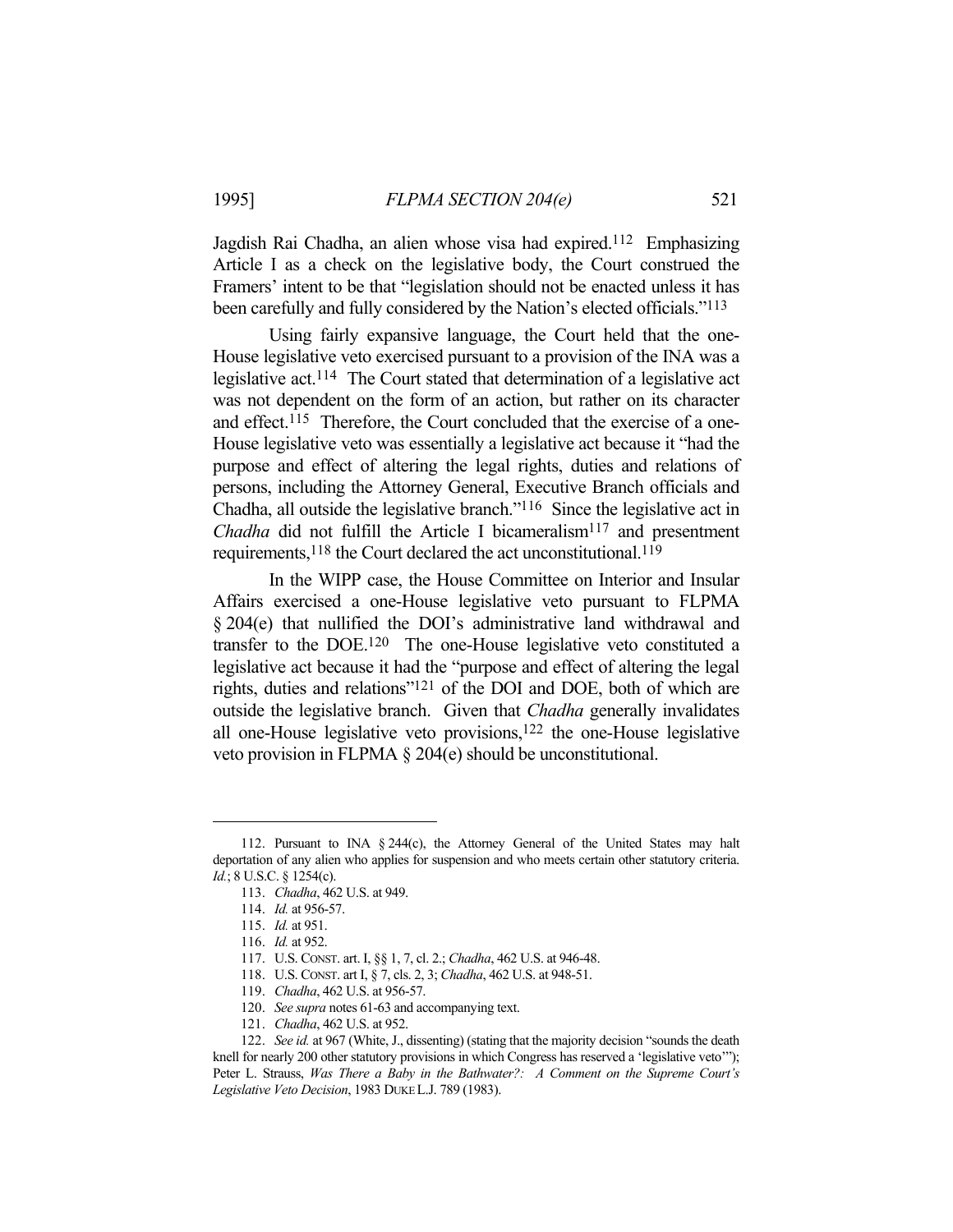Nonetheless, a second issue remains as to whether *Chadha*, an Article I case involving a legislative act, should be applied to FLPMA § 204(e), an Article IV proprietary act. Article IV expressly grants to Congress the authority to "dispose of and make all needful Rules and Regulations respecting the Territory or other Property belonging to the United States . . . . "123 Two reported cases<sup>124</sup> involved FLPMA  $\S 204(e)$ one-House legislative veto action. Although decided on other grounds, these cases raised the issue of *Chadha*'s application to FLPMA  $§ 204(e).$ <sup>125</sup>

 In the first case, *Pacific Legal Foundation v. Watt*, 126 the House Committee of Interior and Insular Affairs' passed a land withdrawal resolution, pursuant to FLPMA § 204(e), that directed the Secretary of Interior to cease mineral leasing efforts, and to withdraw the public lands within a wilderness complex from mineral leasing operations.<sup>127</sup> The Secretary reluctantly complied with the House Committee resolution, and withdrew the lands from mineral leasing.<sup>128</sup> In response, the plaintiffs, oil and gas lease applicants, brought suit against the Secretary.129

 Although the court decided the case on technical grounds, it used a strained interpretation of § 204(e) to distinguish the case from *Chadha*.<sup>130</sup> The court construed  $\S 204(e)$  as delegating to the Secretary the power to determine the scope and duration of any withdrawal requested by Congress.<sup>131</sup> Thus, the court analogized the  $\S 204(e)$ mechanism to traditional congressional committee powers, and found § 204(e) constitutional.132 However, in dictum, the *Pacific Legal* 

 <sup>123.</sup> U.S. CONST. art. IV, § 3, cl. 2.

 <sup>124.</sup> Pacific Legal Found. v. Watt, 529 F. Supp. 982 (D. Mont. 1982); National Wildlife Fed. v. Watt, 571 F. Supp. 1145 (D.D.C. 1983).

 <sup>125.</sup> *Pacific Legal Found.*, 529 F. Supp. at 984-85; *National Wildlife Fed.*, 571 F. Supp. at 1155.

 <sup>126.</sup> *Pacific Legal Found.* (heard after the Ninth Circuit's 1980 decision in Chadha v. Immigration & Naturalization Serv., 634 F.2d 408 (9th Cir. 1980), but before the Supreme Court's 1983 ruling in INS v. Chadha, 462 U.S. 919 (1983)).

 <sup>127.</sup> *Pacific Legal Found.*, 529 F. Supp. at 984-85 (the committee action effectively precluded any further exploration or leasing activity in designated wilderness areas although authorized to do so until midnight December 31, 1983, pursuant to The Wilderness Act, 16 U.S.C. § 1133(d)(3) (1988)).

 <sup>128.</sup> *Pacific Legal Found.*, 529 F. Supp. at 984-85; *see also* Marc Zafferano, *Legal and Policy Implications of* Pacific Legal Foundation v. James Watt, 3 PUB.LAND L.REV. 51 (1982).

 <sup>129.</sup> *Pacific Legal Found. v. Watt*, 529 F. Supp. 982, 984 (D. Mont. 1982).

 <sup>130.</sup> *Id.* at 999, 1000, 1005.

 <sup>131.</sup> *Id.* at 999, 1000.

 <sup>132.</sup> *Id.*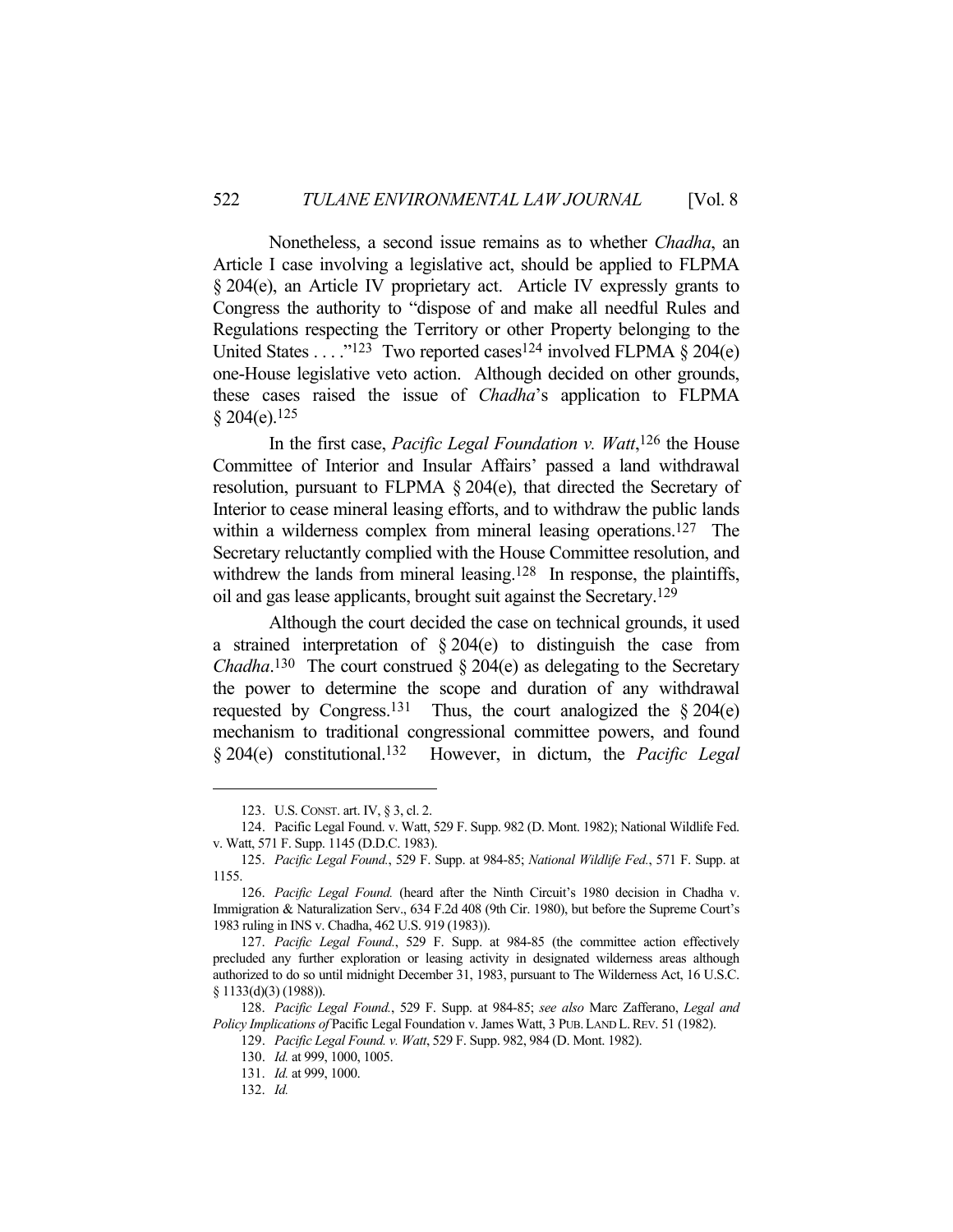*Foundation* court summarily declared that Congress' power under the Article IV Property Clause was subject to the Article I requirements for proper legislative action, but whether the Property Clause provided an exception to *Chadha* remained unclear.<sup>133</sup>

 In *National Wildlife Federation v. Watt*, 134 the second case, the House Committee on Interior and Insular Affairs requested that Interior Secretary Watt make an emergency withdrawal of certain federal lands, pursuant to FLPMA § 204(e), from a region designated for future coal leasing.135 Nevertheless, Secretary Watt proceeded to sell coal leases for those lands requested to be withdrawn.136 Plaintiffs sought to enjoin the Secretary of Interior from issuing coal leases after the Secretary announced his plans to proceed with the leasing process despite the House Committee resolution.137

 The issue presented was whether *Chadha* applied to legislative actions under the Article IV Property Clause.138 The court declared that this type of legislative act, a one-House legislative veto, was the kind of act ruled unconstitutional in *Chadha*. 139 However, the court decided the case on technical grounds, and held that the Secretary of Interior was bound, pursuant to the Administrative Procedure Act,  $140$  to abide by his own regulation, which incorporated the § 204(e) provision for one-House congressional withdrawals.141 Thus, the court avoided the constitutional question of whether *Chadha* applied to Article IV.142

 However, the courts differed as to whether a regulation promulgated in accordance with a statute is unconstitutional when the statute is subsequently held unconstitutional. In *Allen v. Carmen*, 143 a case heard six months after *Chadha*, the court held that the *Chadha* decision invalidated the one-House veto provision of 44 U.S.C.  $§$  2104(b), as well as the regulations dependent upon it.<sup>144</sup> This district

 <sup>133.</sup> *Id.* at 1003.

 <sup>134.</sup> National Wildlife Fed. v. Watt, 571 F. Supp. 1145 (D.D.C. 1983).

 <sup>135.</sup> *Id.* at 1145-49.

 <sup>136.</sup> *Id.*

 <sup>137.</sup> *Id.*

 <sup>138.</sup> *Id.* at 1155.

 <sup>139.</sup> *Id.*

 <sup>140.</sup> *See* Administrative Procedure Act § 6, 5 U.S.C. § 553 (1988).

 <sup>141.</sup> *National Wildlife Fed.*, 571 F. Supp. at 1147; 43 C.F.R. § 2310.5 (1992).

 <sup>142.</sup> *Id.* at 1157.

 <sup>143. 578</sup> F. Supp. 951 (D.D.C. 1983).

 <sup>144.</sup> *Id.* at 951 (former holders of positions in executive branch of the United States government sued the Administrator, challenging the constitutionality of the Presidential Recordings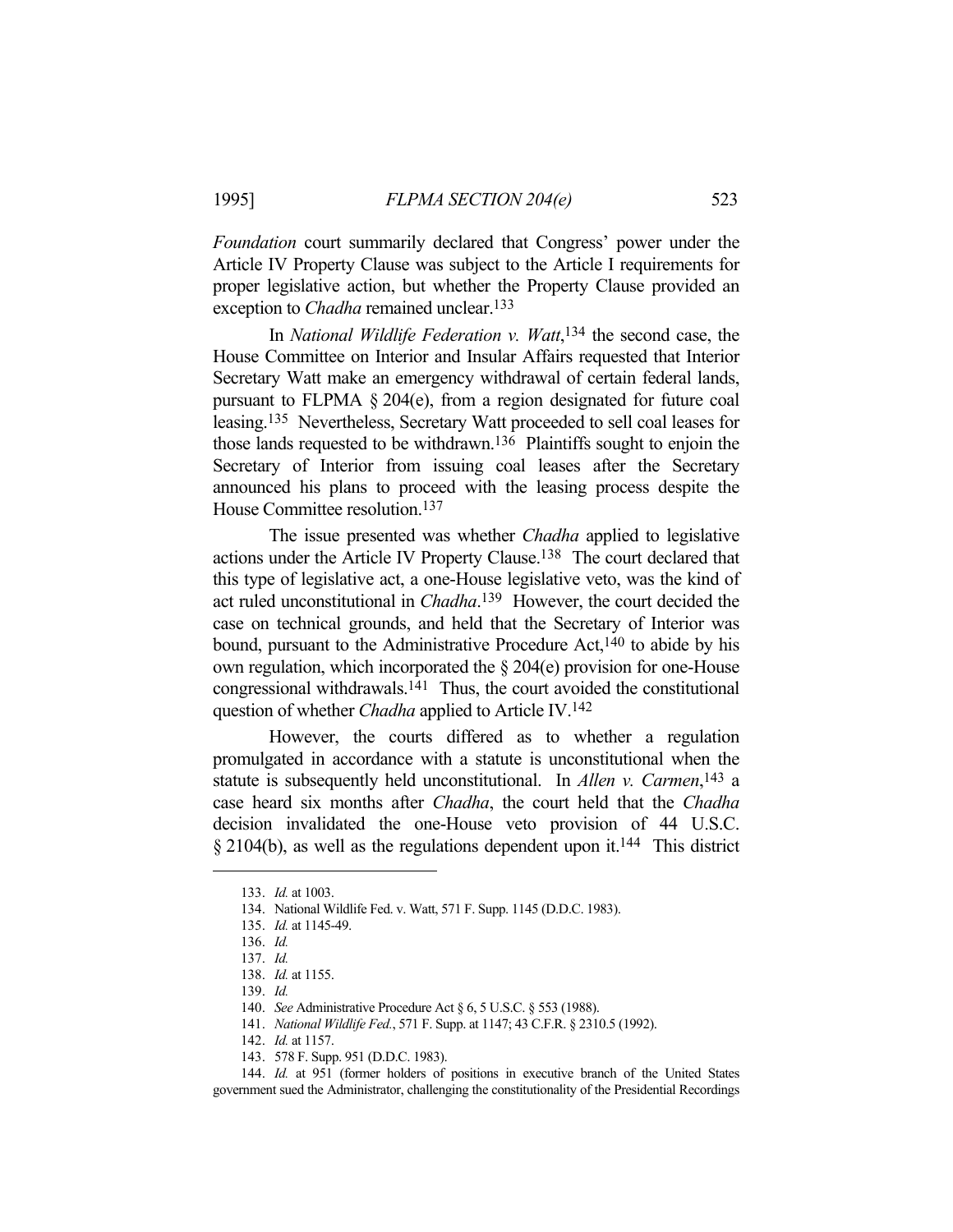court holding contradicts the *National Wildlife Federation* decision to hold an agency to its regulations despite the statute's being ruled unconstitutional.

 Following the *National Wildlife Federation* decision, the constitutionality of § 204(e) has faded from judicial scrutiny without resolution. However, an analysis of a recent Supreme Court decision demonstrates that a constitutional review of FLPMA § 204(e) is ripe. In *Metropolitan Wash. Airports Auth. v. Citizens For The Abatement of Aircraft Noise*, the Supreme Court directly addressed the application of *Chadha* to the Article IV Property Clause, and held that any reservation of federal authority is subject to separation of powers constraints, regardless of whether Congress was legislating as sovereign under Article I or proprietor under Article IV.145

 The Court stated that Congress could not use the Property Clause authority to circumvent functional constraints placed on it by the Constitution.146 In hammering home the point, the Court ruled that legislative veto power congressionally created is not immune from scrutiny for constitutional defects merely because it was created in the course of Congress' exercising its power to dispose of federal property.147

 In the WIPP case, the House Committee on Interior and Insular Affairs utilized the one-House legislative veto provision in FLPMA § 204(e) to block the DOI's administrative land transfer of the WIPP site to the DOE.148 Subsequently, the land withdrawal matter was litigated, and settled with the passage of the WIPP Land Withdrawal Act.149

 However, the existence of the FLPMA § 204(e) one-House legislative veto provision is enough to raise the constitutional question.<sup>150</sup> Even though FLPMA is a federal land statute, created under the Property Clause authority,<sup>151</sup> FLPMA  $\S 204(e)$  must comply with the Article I

149. *See supra* notes 71, 72, 76-78, 85-93, 98-102 and accompanying text.

and Materials Preservation Act, 44 U.S.C. § 2104(b) (1976), specifically, its one-House veto provision) (§ 2104 was renumbered § 2108 and amended by Pub. L. No. 98-497, 98 Stat. 2280 (1984)).

 <sup>145. 111</sup> S. Ct. 2298, 2298-2301 (1991).

 <sup>146.</sup> *Id.* at 2300.

 <sup>147.</sup> *Id.*

 <sup>148.</sup> *See supra* notes 61-63 and accompanying text.

 <sup>150.</sup> *Metropolitan Wash. Airport Auth.*, 111 S. Ct. at 2306, n.13 (citing Bowsher v. Synar,

<sup>478</sup> U.S. 714, 727, n.5 (1986)).

 <sup>151.</sup> *See* U.S. CONST. art. IV, § 3, cl. 2.